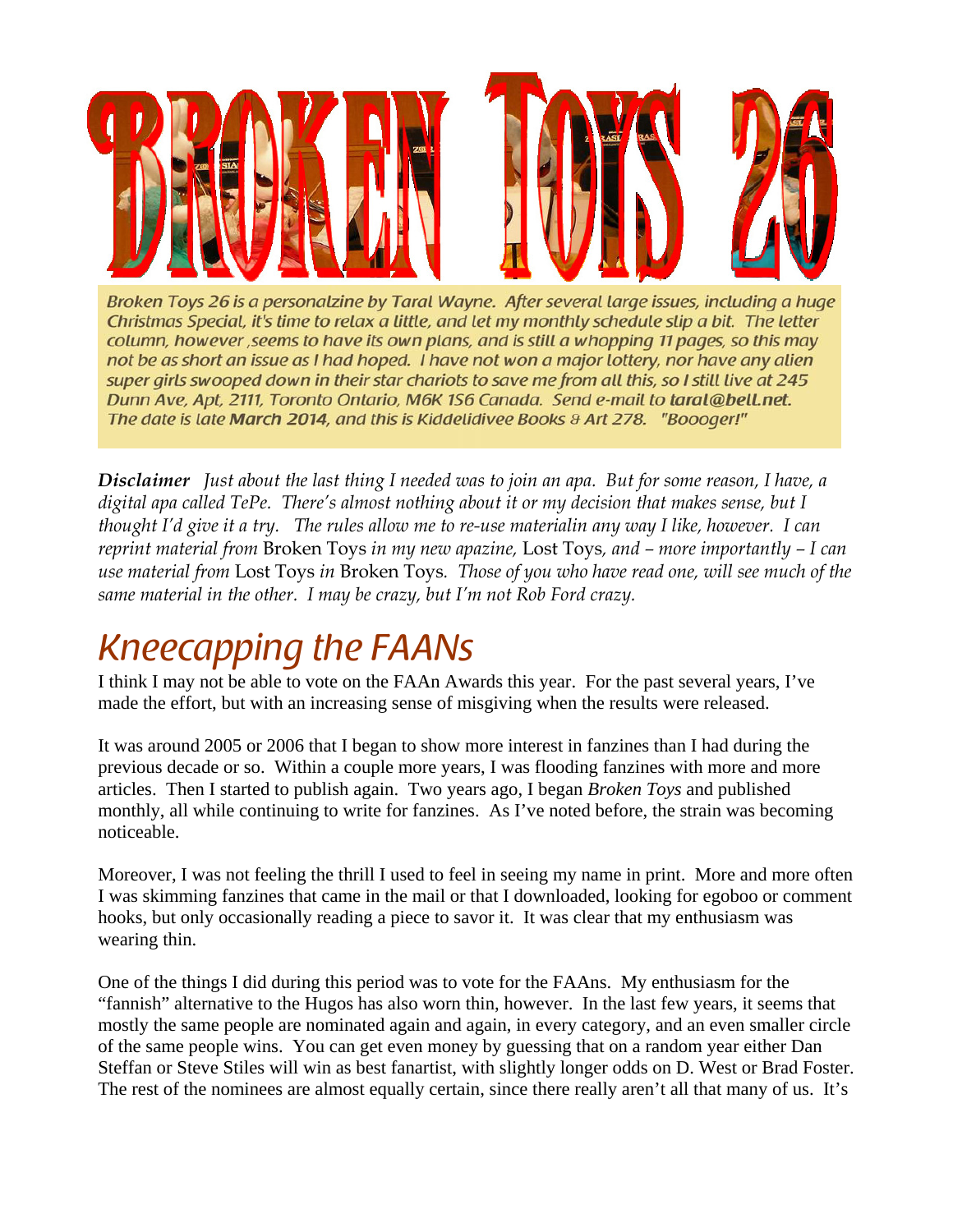the same with Best Fanwriter. Odds were once heavily in favour of Mike Glyer and Dave Langford. Now they're in favour of Andrew Hooper, Claire Briarley and Robert Lichtman. The choice of runners-up is a little larger than the choice of fanartists, but is still quite predictable. Best fanzine will likely be *Banana Wings*, *Trapdoor* or *Chunga*. Best letter hack will be Robert Lichtman or Lloyd Penney, almost without question. Best fanzine cover might surprise us by picking Alan White this time, but I suspect it will be one by Stiles, Steffan or West.

Now, does this seem wrong to anyone? Shouldn't there be more of an element of surprise than this? Either the 75 or 100 voters are not taking a wide enough view of the fanzine field, or the fanzine field is dangerously small.

I don't claim to be an enlightened voter myself. Faced with another blank ballot this year, I realized that I could practically just copy down how I voted last year. Not only have my tastes not changed since this time in 2013, if anything they've narrowed as I pay less and less attention to material at the periphery of my interests. It's gotten to the point where I just don't want to vote and see the same fans win as did last time, even though I had mainly voted for them.

You could argue that for several years now, the same six or eight fans have been the absolute best fanzine fandom has to offer. But I don't believe it could possibly be that clear-cut.

Instead, I think there is a visible pattern to who wins who doesn't, and ultimately the determining factor may be your sociability. Do you go to Corflu? Do you have friends who go to Corflu?

Do the FAAns tend to be merely the Award for Fanzine Fans who go to Corflu? And isn't that the reason we abandoned the Hugos, because they were going mainly to fans who were highly visible at the Worldcon?

You have no idea how much it pains me to write a sentence that Nailini Haynes might agree with.

Whether or not I'm reading too much into this, it remains so that the awards are too predictable for their own good, and that I'm not very motivated to go through the motions again.

# *Passing the Torch*

There was a time when I was the Powerhouse of Canadian Fandom. I know it sounds immodest of me to say so, but what other conclusion could the perceptive fan come to? Consider the facts: I was one of the most active artists in fandom, I regularly contributed articles to a dozen fanzines (and sporadically to more), I published a genzine in recent memory, several one-shots and, two years ago, began a monthly personalzine. As well, I locced – not that I set any records, I concede, but a respectable two or three in a good month.

The runners-up were a commendable lot, no doubt  $-I$  won't mention their names lest it seem I'm making personal comparisons, and I don't wish to belittle their significant accomplishments to fandom.

There is one of my peers, however, who I have to single out by name if for no other reason than because he is the cause of my downfall! Yes, I mean you, *R. Graeme Cameron!*  It began with Graeme announcing a new column for the online magazine, *Amazing Stories.* At the time, Graeme had already assumed a considerable burden of obligations. Apart from publishing *Space Cadet* and two or three other fanzines, he also managed the *Canadian Fancyclopedia* and the *Canadian Science Fiction Fanzine Archive* on-line. Then, apparently not yet convinced that his time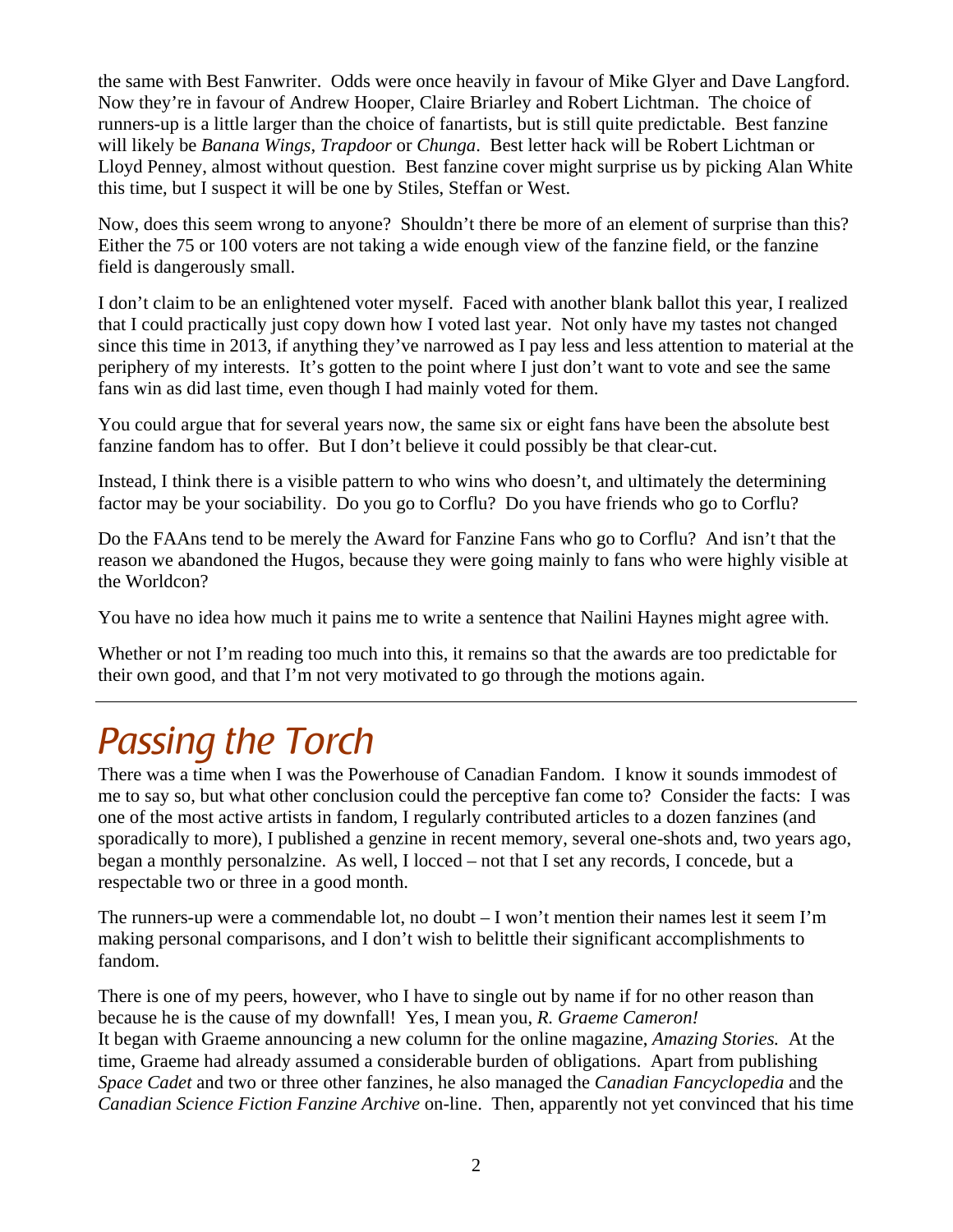was fully occupied, he launched the *Canadian Fanzine Fanactivity Awards,* taking on the roles of organizer, chief promoter and sole judge of the winners – for the first two or three years, at any rate. Thereafter, he would distribute and count ballots. Anyone would think Graeme had enough on his hands to keep any two fans busy. But Graeme has a mission, you see.

That mission is to educate; to spread a liberal and inclusive understanding of fandom to those who have recently discovered it, and teach them to treasure all its institutions, new and old. At least, I *think* that's it. Having few noble principles left, myself, I have some trouble comprehending idealism.

The pursuit of Graeme's mission was given a considerable boost when he was asked by Steve Davidson, editor of the new *Amazing Stories*, to write a regular column. I would imagine Graeme leapt upon the opportunity with alacrity.

I have had a small place in Graeme's grand scheme of things, too. When he needed an attractive certificate to present to the winners of the *Canadian Fanzine Fanactivity Award*, I was his chosen artist. It helped, I suppose, that there are not a great many other well-known Canadian fanartists, but he might have picked one of less well-known who was just as Canadian. I think I repaid Graeme's trust, by creating a rather spiffy certificate. He seemed to think so, also … he subsequently awarded me two or three of them. But that, too, was only part of the Big Picture.

I felt similarly honoured when Graeme asked if I'd like to provide illustrations for his *Amazing*  column. He sent me the text of "Whatever Happened to Egoboo," a piece about the value of feedback to a fan editor as an incentive to continue publishing. I didn't find it an easy concept to illustrate, but managed to put it into pictures after a bit of head-scratching. The problem was, by then, Graeme already had *two more* articles in mind.

I needed a bit more time, I said to him. I'm getting old, and slowing down. My current obligations were already giving me trouble to keep up with. But I agreed to give it a go.

Meanwhile, I wrote to Steven Davidson, warning him not to add my name to the staff just yet – I had some doubts about whether I would be able to keep up .

Sure enough, it's been months, and I'm still poking along with Graeme's second article, a piece about the Tucker Hotel. I have nothing more to show for it than a light sketch. Graeme, on the other hand, has had about 20 columns run on the *Amazing* site – so far ahead of me that he has had to turn to generic illustrations for them. With any luck, I *may* have the Tucker Hotel illustration ready by June. \*Sigh\*

Clearly I am outmatched. I cannot keep up with Graeme's spate of columns. Added to his other ongoing fanac, this appearances in Amazing have transformed Graeme into a creative juggernaut in comparison to which my Muse has sadly slipped into second place, and been left panting by the wayside. It seems I must formally acknowledge the change of status, and pass the torch of Canadian Fandom's Powerhouse to another. Hail, R. Graeme Cameron!

For me, a long, well-deserved rest.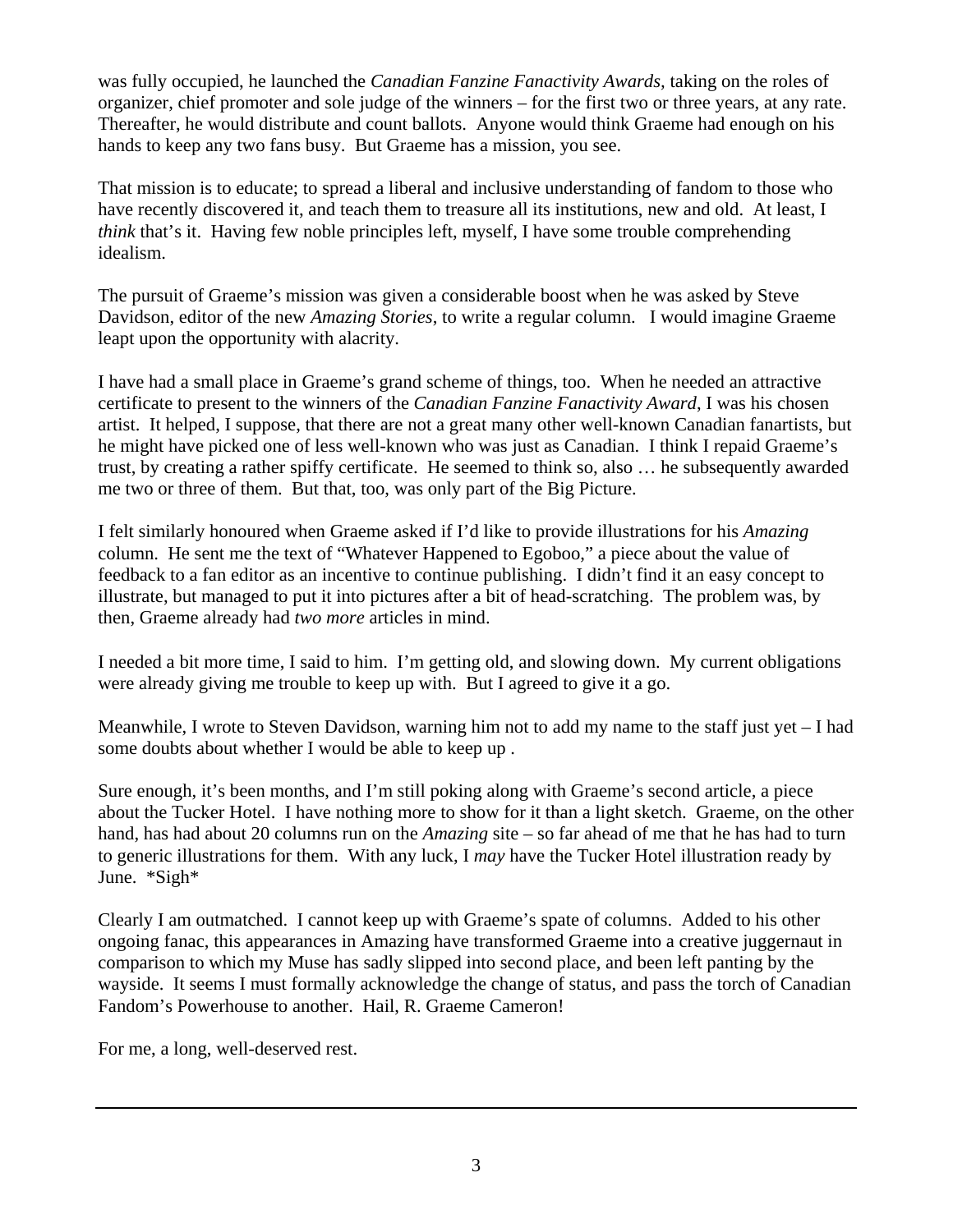# *The Glass Eye Blinks*

For the first time in I don't know how many years, I have television again. And what television! Way over 100 channels, wi-fi, hi-rez, wide-screen, and all at a very reasonable cost. And you know what? By the end of the first day, I had reacquainted myself with that old joke: 100 channels to choose from and nothing to watch.

By far the majority of the channels were sports networks. Why a sports fan in Memphis has to have his own channel and a sports fan in Seattle has to have another, I just don't know. It's the same sports. Even in 24 hours, there must be more air time available than major sports to fill it. Nevertheless, there are a dozen or two dozen sports channels.

There are a similar number of music video channels. That's a little more reasonable, I suppose. One is for heavy metal, a second for hard rock, a third for soft rock, a fourth for jazz, a fifth for country, a sixth for Motown, a seventh for orchestral, an eighth for folk, a ninth for rap, a tenth for Latin American, an eleventh for polkas, a twelfth for Arabic pop songs, a thirteenth for the Hindi hit parade, a fourteenth for Polynesian war chants … and finally six or seven more for movie sound tracks, national anthems and religious music. I can certainly see wanting to avoid what you don't like, but this degree of specialization amazes me. Doesn't it boggle *your* mind to picture someone who listens exclusively to Korean street-dance-rap for hours on end? Yet Gangnam Style went viral.

Then there are numerous iterations of NBC, ABC, CBS, Fox, CBC, Global, City and other network stations. Each has minor program variations from its affiliates in Montreal, Vancouver, Washington or Atlanta. The same multiplicity of similar programming exists among the specialty news channels.

As well, there are the channels for home shopping, fly-fishing, home decoration, cooking, recycling, martial arts, motorcycle restoration, antique auctions, high fashion, game shows and, of course, 24 hour Bingo.

I found it a little disconcerting to notice that there were a nearly endless list of channels not only in French (this is Canada, after all), but also in Chinese, Arabic, Hindi, Punjabi, and Filipino. Is English in Canada on its way to becoming another minority language? It appears so, though we probably have nothing to worry about it in my lifetime. I'm taking lessons in Klingon and Sindarin Elvish, though, just in case.

But of all those channels, the one ones that really matter to me are CBC, TLC, History, Discovery, Comedy, Teletoon, Nickelodeon and YTV. The rest are useless dross or redundant variations.

At the end of the second day, I noticed that I hadn't turned on the television. I wonder if I haven't made a mistake?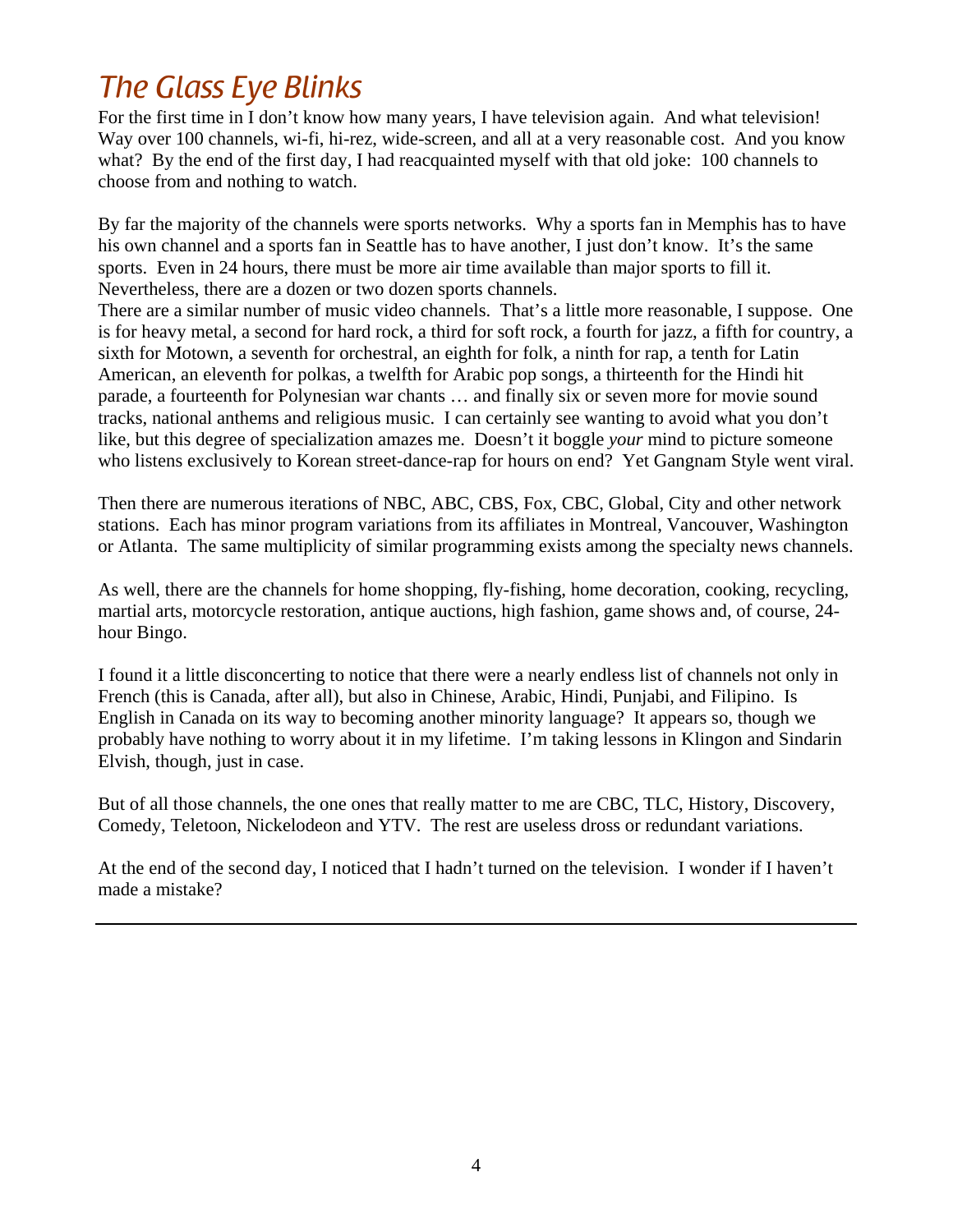# **Left Over Parts for Broken Toys 26**

# *Bob Jennings, FabFicBks@aol.com*

… not so odd was your latest editorial, one of a series, in which you declare you will turn over a new leaf, do new and different things, dedicate yourself to being more persistent and focused on whatever the bright creative beacon is that month. So, this time it's more fiction and maybe more art? OK, go for it. I hope it works out better than those past resolutions to be more focused and dedicated did. Sorry if I sound somewhat cynical here, but this seems to be a recurring theme for you.

*And here I had been thinking that* Broken Toys *has been successfully evolving from issue to issue.*  Admittedly, old habits such as carping about Hugos and fandom can be hard to break. But I think they are broken. In the early issues, there were frequent political articles. Since then, I've moved toward forms of writing that involve more self-expression, and lately I've experimented with fiction. Probably the biggest change I could make would be to give up fandom. That would be a little extreme, though. Perhaps you were *hoping I'd take up Transcendental Meditation or Esperanto?*

Shifting *Broken Toys* to a bi-monthly schedule may allow you to shift your time frame to do more fiction writing and finish up some of that old artwork, but I wouldn't count on that. My experience is that people can make time to do anything they want to do if they make up their mind to do it. Time is elastic, and considering how much time most people fritter away in a typical day, finding a few hours to do creative stuff is not really difficult. Of course, time will tell, won't it?

### I always had enough time in the past, but I've been growing less motivated over the last few years. Still, my *interests shift from one thing to another, and a new balance would hardly be a surprise.*

Not too many comments this time round. I have never seen either of the two cartoon movies you discussed, altho I believe the original *Frankenweinie* is somewhere in a pile of cartoon DVDs I haven't even sorted out yet.

I find that I am watching fewer cartoons of any kind these days. A few nights ago I sat down (actually, reclined happily on my bed) and watched a disc of *Family Guy* cartoon shows. I wasn't too pleased. The whole program seemed deliberately over the top with only a few interesting situations and even fewer funny gags. It looked like an imitation of *The Simpsons* done by druggedout high school students. Maybe that was the effect it was supposed to have.

Then I watched, finally, the *South Park Movie*, and was similarly unimpressed. I thought I was losing my edge, so I slipped in a disc of Daffy Duck cartoons. I liked the two I watched, also the two original Tom & Jerry cartoons and the two random episodes of *Futurama* I tried. I think I am just out of sync with the modern cartoon products, although the new *Lego Movie* is getting all kinds of rave reviews, so maybe I'll give that a try when it comes to the strip mall theater complex. They still offer affordable matinees.

My opinion of Family Guy is that it's a cartoon for people who don't like cartoons. I have perfectly intelligent *friends who won't watch* Futurama, Duckman, Venture Brothers *or* Mission Hill *(all highly inventive, adult* animation) but crack up over Family Guy and South Park for some reason. All I see in it is a callous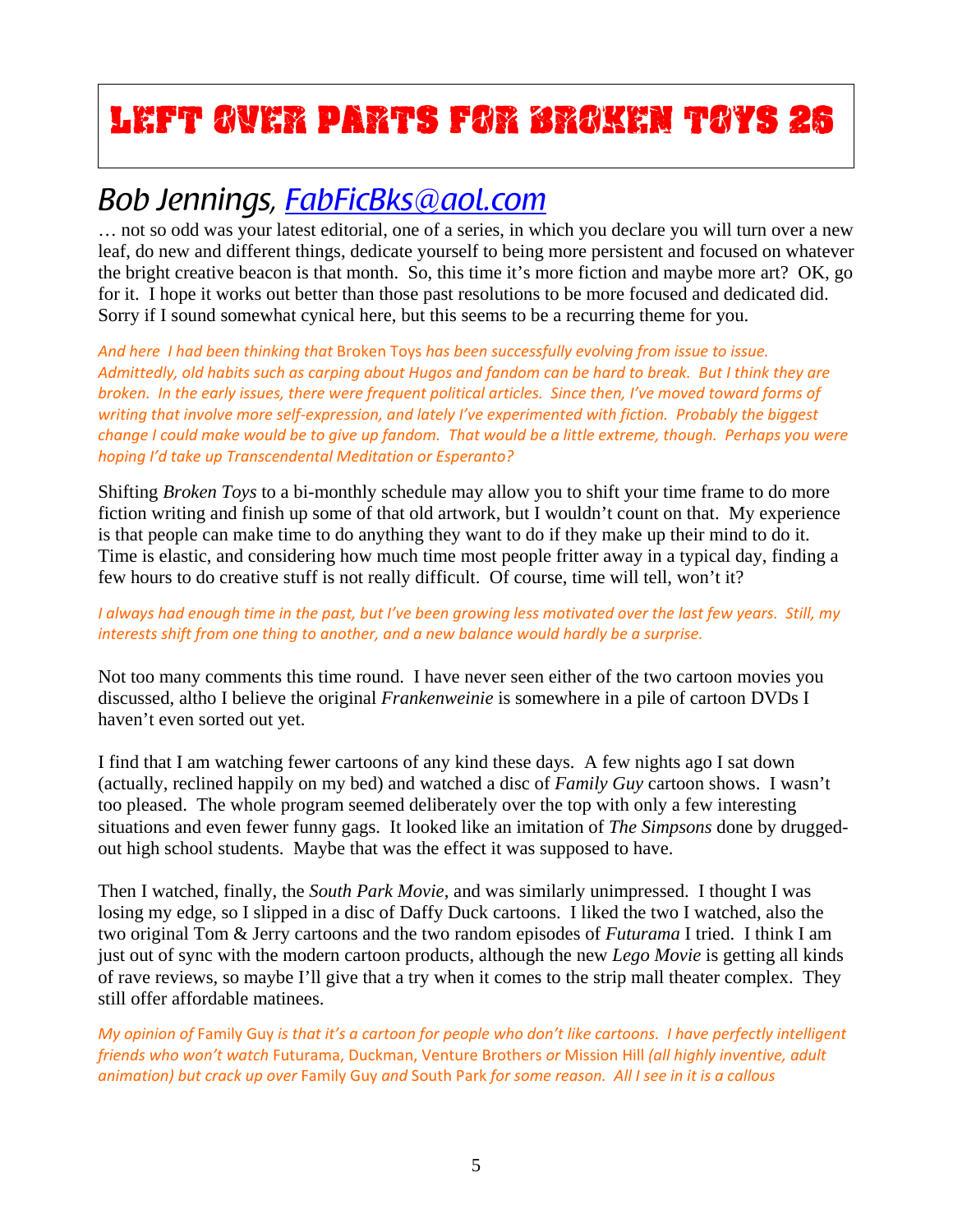### willingness to prod sensitive issues (but not intelligently) and a fascination with violence, scatology, and foul *language.*

I sympathize with you in your memories of your many cats. The last two cats I had died many years ago, and it was a wrenching experience. They lived over seventeen years and were dear family members, so far as I am concerned. I decided not to have any more cats. It just hurts too much when they die, and I don't want to go through that ever again.

I enjoyed your fictional pastiche on the Lord Dunsany Jorkens tales; however I would suggest you change the wording on the final page where the family gathers up weapons to go rescue dear auntie. This being Britain, I doubt the strait old family would have any baseball bats handy. Fire irons, door stops, brass vases and curtain rods certainly, but hardly a baseball bat.

Alas, I have read no Lord Dunsany and know not this Jorkens. Good idea about the bats, though. They could *have been cricket bats, but too late to make a change now. (Except in my archial copy.)*

I thoughtt the story was a bit lightweight on the plot (I saw the end coming right after auntie met the stranger dressed all in black silk), but it was fun anyway. I would have tried for a twist ending, having loony Auntie turn out to be the predator instead of Mr. Webb, but that's just me. Do some more.

Since your setting involves a science fiction discussion group set the pub, you might move into Arthur C. Clark's "White Hart" territory and try for some bizarre science fiction concepts next round. The fact that Ainsley is sort of an involved foreign office information gatherer could allow him to meet assorted oddball potential weapons/defense plans that could cause interesting results both at home and abroad.

### The thought has occurred to me, but a new idea for a story has not. It could happen, eventually.

Didn't read the poem, since, as previously noted, I am one of those people for whom poetry has no meaning at all. Enjoyed the letter column, but I don't find any special comment hooks there so I'll close off. It will be interesting to see if you decide to wait the full two months before launching issue #26, with a whole new set of resolutions. Or the e-zine might turn into a quarterly now that you have re-established the second most common time-waster of the new century, cable television.

I have to make an embarrassing admission: apart from the first night, I haven't even had the TV on.

### *Brad Foster, bwfoster@juno.com*

I have to admit, after the last two issues, to – slightly – missing the logo format you had established and used for so long, with the image hidden inside the letters. Still, no one wants to get into a rut, especially an artist, so I will suck it up and not complain.

*Now that I have the "special" issues behind me, I'll be returning to my regular logos. Probably…*

Have no problem at all with any of your plans for the zine – cutting back on pages per issue, a less frequent schedule, reprinting some classic stuff. It's *your* freakin' zine. Pretty much happy with whatever you feel up to sharing with the rest of us, whenever you feel like doing so! Besides, it doesn't sound like less Taral, it sounds like it just opens for more Taral in the text and art departments. It's win/win all the way around! (And, maybe will be another *New Toy* or some other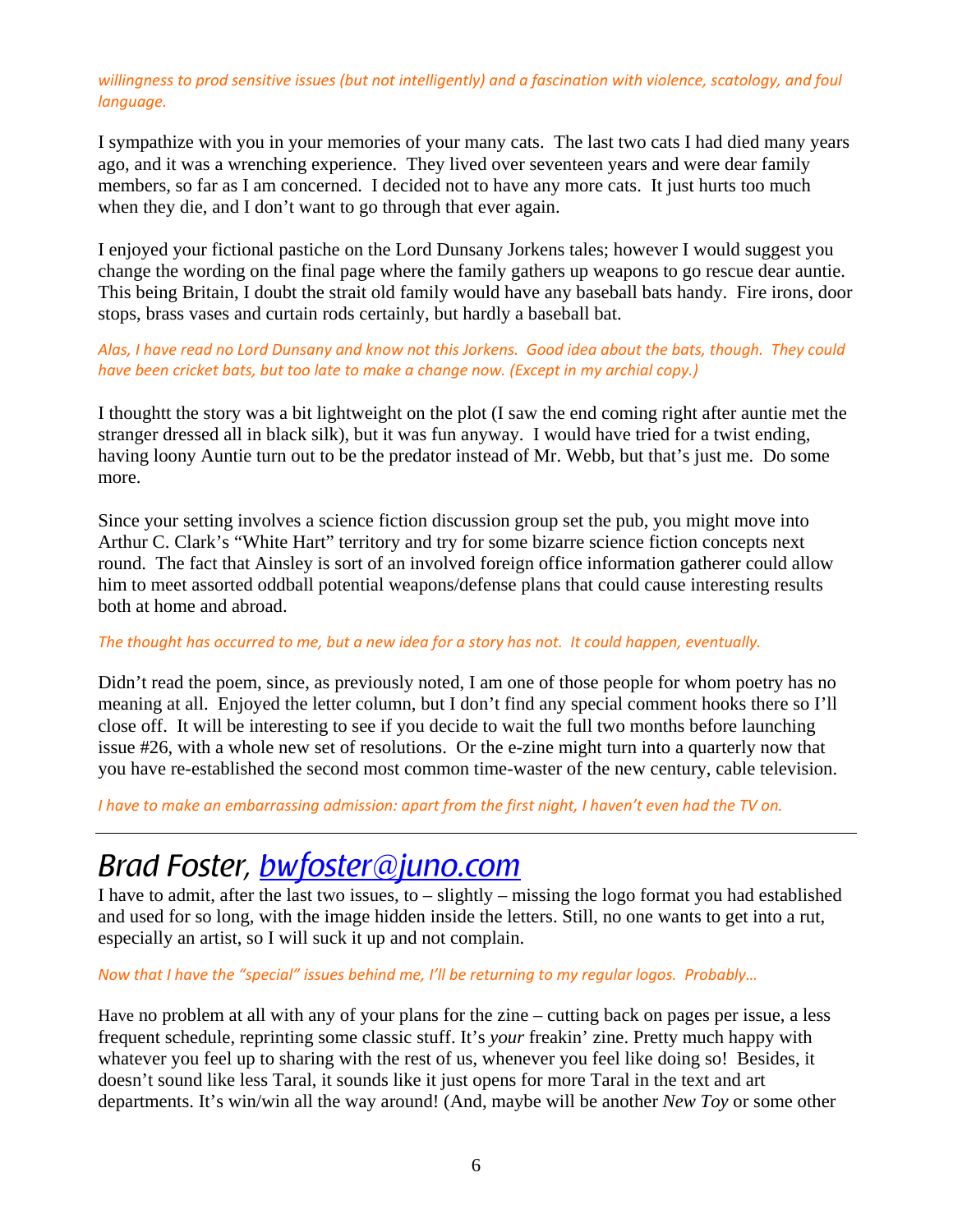one-shot zines coming out to take up the gap. I have faith that you cannot stay uncreative for long, no matter how hard you might try!)

"Well, fuck that, Mr. Peabody!" Never knew Sherman had such a potty mouth on him, they must have censored the episodes that I saw as a kid. Or else in my childish innocence I've blocked those memories for all this time.

*Sherman must be nearly 60, by now … I guess he's old enough to have a potty mouth.*

Speaking of lines in this issue that caught my ear… er, eye… there was also this: "In those years, I was more or less the least-known, best-known artist in furry fandom." Sounded a little bit like what I tell people sometimes at the art festivals we set up in. Someone will look at some of my stuff and get this odd quizzical look on their face and go, "Why do I know your name?" To which I'll reply something along the lines of, "I've been drawing for so many years, and have a little bit of stuff show up in a lot of different venues, the odds are you probably have seen something I've done: but I've never really done enough to make much of a big impact in any single area." Your "least-known, best-known" is a much more succinct way to put that!

I've not seen ParaNorman yet, but your review has certainly moved in onto the list of titles to ask my friends to rent for us to see on their big screen the next time we invite ourselves back.

Cats. I've always had a cat in my life since I was a little fan. Sometimes it was just one, sometimes it was multiples. And always had to say goodbye at some point. But, we know we're going to outlive them when we bring them in  $-i$  f the choice is between not having that anguish of losing them, but also not having the memories of living with them, I'll go with having them with me for a short time, even knowing there will be sadness at the end. All things die, but we can enjoy and appreciate whatever time we have together.

# *Bill Patterson, bpral22169@aol.com*

I see your Judith Merril piece caught other peoples' attention, as well.

### *And not a single lawsuit, so far!*

I don't really think you can task Merril with "literary imperialism" in the same way that, say, Sam Moskowitz (whose most influential historical work was being done more -or-less contemporaneously with Merril's) grabbed off all sorts of early literature and held up things like the Epic of Gilgamesh as early science fiction (it's early science fiction no more than it's gay fiction – another bizarre historical claim made of the thing). Moskowitz ignored the context in which the devices he was looking at existed, as if science fiction is primarily a matter of devices and tropes and "furniture," which it isn't.

Once W.A.P. White had blazed his particular vision of "Fantasy and Science Fiction" across the 1950s, Judith Merril followed behind like the little man sweeping up after the horses, saying, look, there's this F&SF stuff being published *all over the place*, and isn't it wonderful??!! And behold, it was wonderful.

Context is all.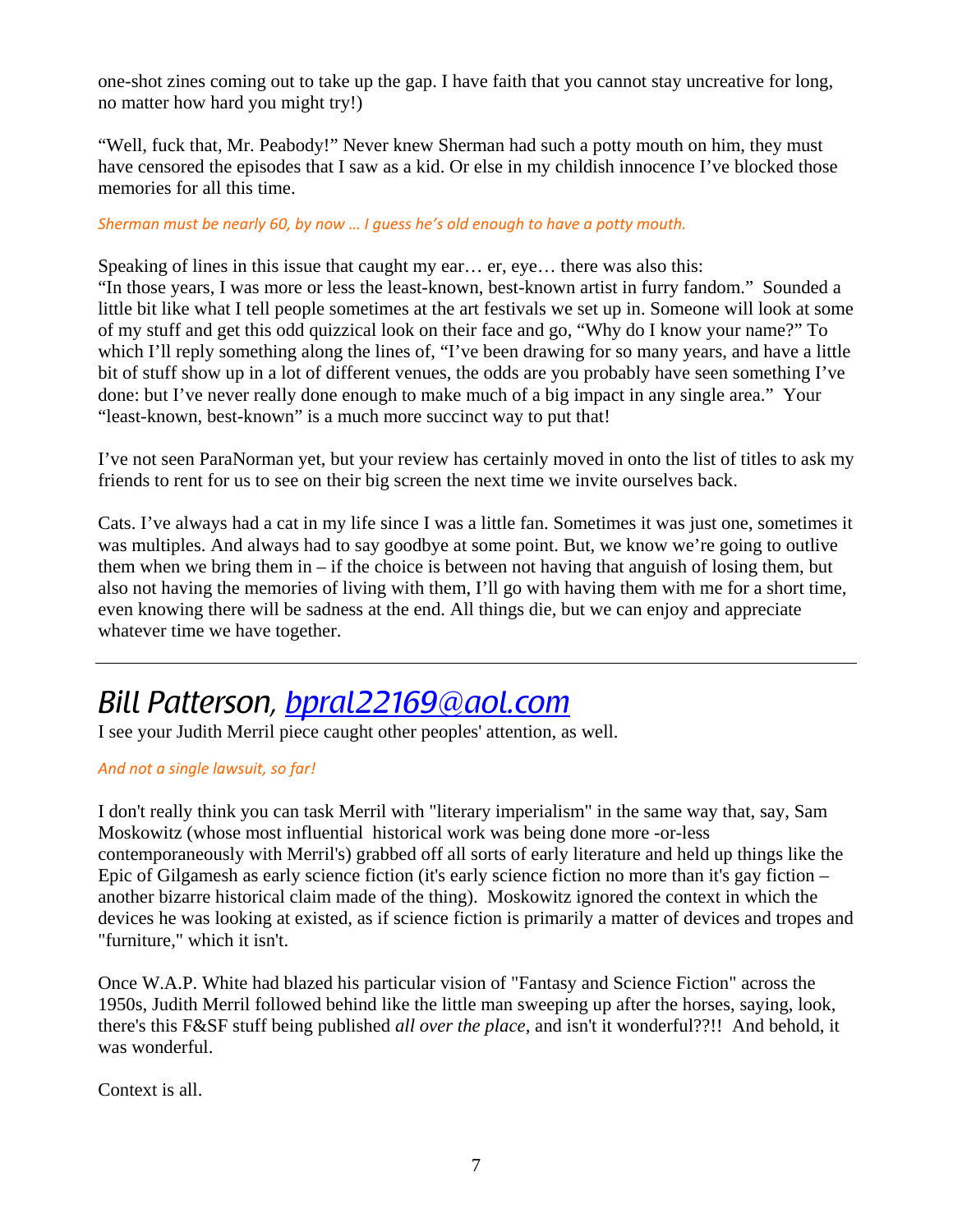In response to Bob Jennings, I would note that the merging of SF into mainstream was at one time viewed as a kind of holy grail. And in fact it did happen, though not in the rather simplistic way people within the genre imagined it might. The experimental fringes of mainstream fiction started using SF tropes in the 1970's (roughly), and by now these furnishings of SF have so entered the toolkit of general fiction that we can get pop bestsellers like *The Handmaid's Tale* or *The Time-Traveler's Wife*. Steampunk features as a plot device in *Castle,* and a popular TV show is made out of the Multiverse concept (several, actually, but only *Fringe* really caught on this side of the pond).

There was the start of a dialog between SF and general fiction, when the postmodern movement was getting under way -- still perpetuated by that sliver of genre writing loosely called "literary" science fiction -- but the "mainstream" of science fiction has more or less undergone a "punk" back to the roots evolution and turned its back on what was once a motivating force in the field.

*"Literary Imperialism" wasn't my expression. If comparing how the SF ghetto was absorbed into* mainstream, it wasn't like Rome charaing in with all Legions bristling. It was more like King Mithradites petitioning Rome to make his kingdom into a province after his death. SF visionaries hoped their genre would be welcomed into the literary mainstream. However, what seems to have happened is that SF has *joined the cinematic mainstream instead. Literature has adopted SF ideas. When Margaret Atwood wrote* The Handmaid's Tale *or Michael Chabon* The Yiddish Policeman's Ball*, they did not cease to be literature.*  But the mainstream has been less open-minded about SF writers than SF ideas. Bradbury, Dick, LeGuin and *some others are grudgingly accepted, but the rest are ignored.*

*What does "mainstream" and "literature" even mean, though? The acceptance of the general public is no* quarantee of merit. And as far as I can tell, one of my friends comes about as close to defining "literature" as you can come. It's "writing with a serious idea in mind" - to which I will add, "instead of merely a series of exciting events." Even then, some literature does include a series of exciting events, and some genre fiction has a serious idea in mind. I doubt the gap between Sturgeon and Tolstoy is much more than a single letter.

### Eric Mayer, groggy.tales@gmail.com

Nice looking issue, which is hard to achieve with "found" art I think. If you decide to do more drawing and write some fiction in at the expense of fanwriting and publishing that would probably be all to the good. Diversify!

I'd like to draw more than I have been, lately, but it won't necessarily be in the form of fannish article headers. I like cobbling together internet finds with Photoshop fonts, for one thing. For another, an original *drawing takes an awful lot of work just to start some routine bit of fanwriting!*

I like the idea of you running some of your E-Ditto pieces in *Broken Toys*. As I've said before, judging from the sparse comments, neither *E-Ditto* nor *Revenant* had many readers, and I felt especially bad that frequent contributors like you and Brad Foster received nothing for your efforts.

With eZines it's very hard to say whether anyone reads them or not. Download statistics may be relevant ... or may be badly misleading. Locs are a poor measure too, since it seems only some two dozen people loc with any regularity, and many of those won't loc an ezine. EDitto lasted through enough issues and garnered at lest some critical praise that I can't imagine nobody reading it. But, perhaps there wasn't enough fan gossip and fan politics to become a hit on its own. Such success I've had with Broken Toys seems to have been partly the result of aggressive promotion and whiny hand-wringing. Maybe that's what it takes if *you're not the focal point of Brit fandom or the Permanent Floating Corflu Party?*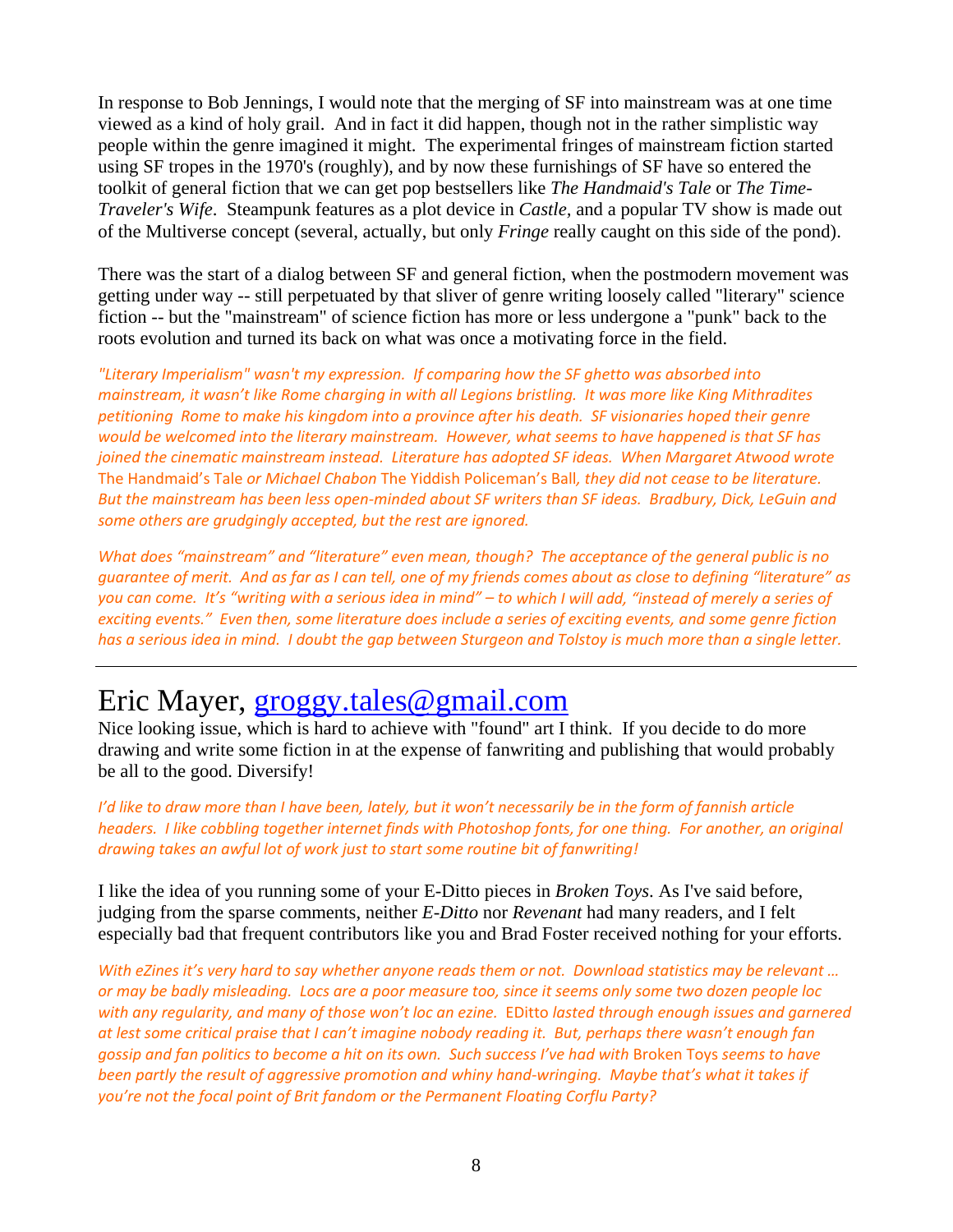Yes, it is unfortunate how cats get old so soon and die. Coincidentally, my last cat, Sabrina, died almost exactly three years ago to the day I am writing this. She was twenty-one, and had been with me through thick and thin – family traumas, divorce, remarriage, various moves and employment upheavals. By the time she died, she was the last remaining link to a life that was long gone. She had become increasingly feeble, and probably feeble-minded as well. I think cats deteriorate mentally as they age. Amazing how we will put up with ancient decrepit animals relieving themselves whereever the urge hits them. Sabrina in addition developed a total fixation on me, to the point she would stand at the top of the stairs and meow piteously for me every time I left the office to get a cup of coffee. I've read that is common in old cats. I never worked at the computer but she was perched in my lap. And in fact, when the time came, she died in lap. It's the first time I have ever observed the exact moment of death, and I hope it is the last. At least by going quickly, at home, with little discernible suffering, she spared me the misery of having to take her on that last trip to the vet.

The decade during which you were going to furry cons, I was going to weekend orienteering meets. And here we are both back in a moldy old SF fanzine. Sad, isn't it? Well, my bad back put an end to my "athletic" endeavors, and it sounds like weird furry con policies helped put an end to your con attendance and sales opportunities. I sometimes wore orienteering gear to go crashing through the woods: long sleeved nylon jersey and tough "thorn knickers" with padded lower leggings to protect shins from collisions with rocks and sticks. All in club colors. Pretty weird, but not as weird as furry costumes. Hey, how about furry orienteering where people dressed as animals go crashing through the woods?

*Fly on the Wall* is a great little story. Your description of what a human fly might act like are particularly amusing and clever. If a little creepy! Having a human fly settling on one's hand...ugh! Probably you ought to try to sell this somewhere, although it is rather an old-fashioned tall tale isn't it? I'm not sure how it qualifies as a story about fandom but then I was never good at literary analysis, even though I have a degree in English Literature. I suppose it makes sense for an eccentric to tell such tales at an sf club gathering. One of the few audiences that would stand for it.

### I would be happy to find Fly on the Wall a real publisher if I could think of one that would be interested. While it's only "fannish" fiction by a stretch of the imagination, it's not an SF or fantasy story either. What is *it? Nothing marketable, at any rate.*

Some of the comments in the loccol about Judith Merrill reminded me how much I hate self consciously "literary" science fiction. Generally it strikes me as being just plain bad literary fiction, penned mostly for an audience of wannabe bad literary fiction authors.

Stephen King once remarked, cruelly but accurately, that literary magazines are only read by writers who want to get published in them. Give me an honest hacked-out bit of entertaining pulp fiction any day, rather than some drivel by a writer whose only aim seems to be to impress readers with his literary skills. There's plenty of brilliant books written which don't need to go through the motions of being great literature, and a well written, honest-to god-sf novel is just as much literature as any other fine novel.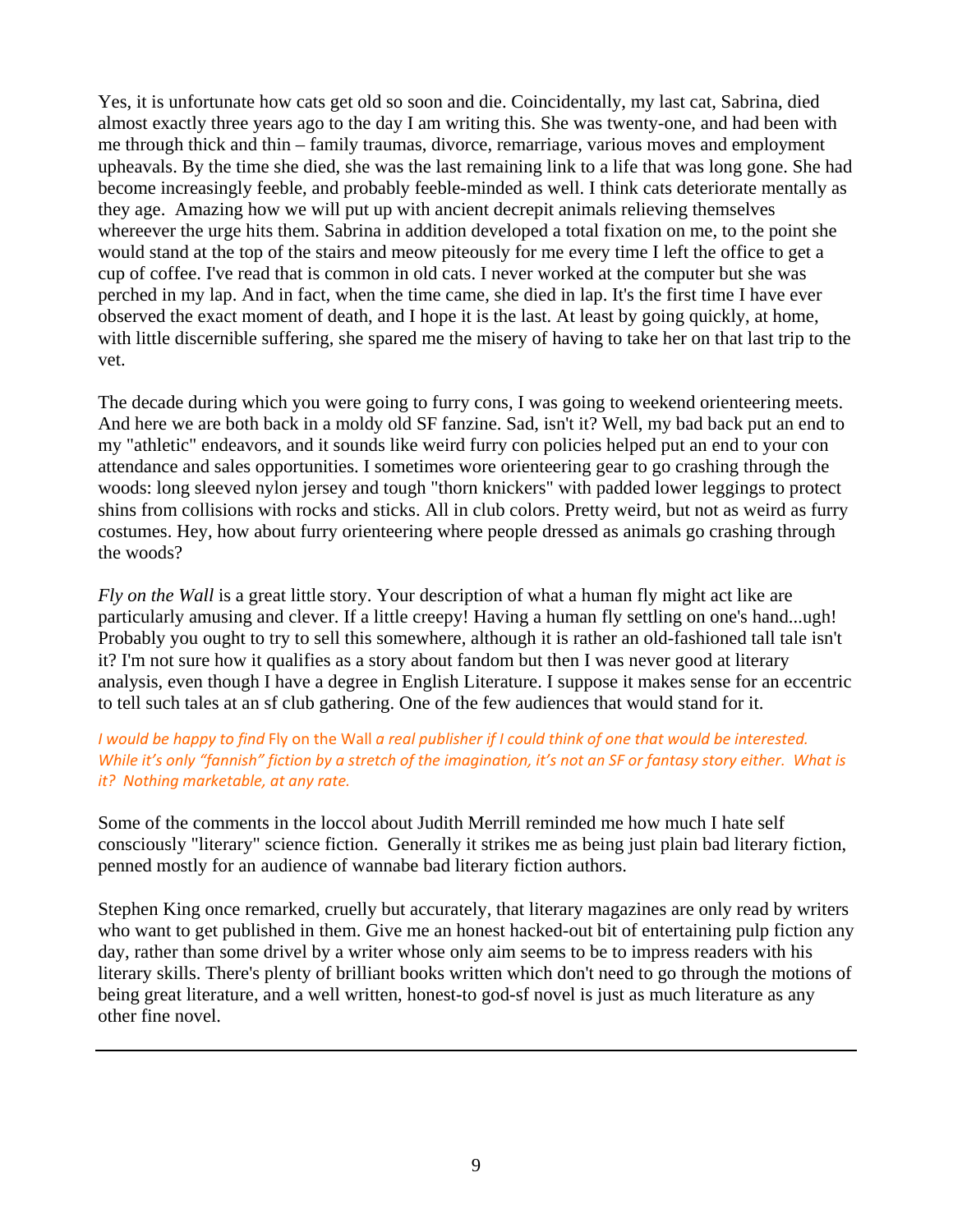# *Steve Jeffery*,*srjeffery@aol.com*

Thanks for *Broken Toys 25*. Much as I enjoy reading and responding to it, I hope you don't start thinking of it as an obligation, a chore that prevents you having time for other stuff you enjoy, such as drawing or writing fiction. That would rather defeat the object. If slowing down to a two-month schedule frees you with time do other things you enjoy as much (if not more) then go with it. As long as you're more organised than me: I am the master of distraction. Every time I've pulled back on one activity with grand plans to do something else in its place – catch up on the countless unread books from Christmas or even my last birthday, get back into making music, learn some more programming tools and languages – I end up frittering the time away in all sorts of displacement activities. You can always tell when I need to do the accounts: the bathroom ends up sparkling.

### Used to be a similar tendency here. Now haven't the physical energy to do much cleaning, so I just read *more.*

1992 was probably around the time I had been in fandom or a long (and short) enough time that I wanted to do everything: conventions, fanzines, apas, cartooning, reviewing , editing, running a fan club and being co-opted onto the BSFA committee. Although perhaps not filk or costuming; even then, that was probably taking things a step too far. (As Arnold Bax once said, "You should try everything once. Except incest and folk dancing.")

I was three years into discovering that fandom existed and attending my first con. Needless to say, it couldn't last, and I'd scaled back drastically on a lot of those by the time 2000 rolled around. I don't regret it. It was great fun at the time. I just wish I knew where I found all that enthusiasm and energy, and that I'd bottled some it at the time for later.

I talk about the "old times" with a friend of mine – for us it was the early 1970s – and not only did we have the energy to stay up all night, walking around in strange places at 1 in the morning before ending up in some donut hole - but it all seemed so terribly important! An issue of club politics, the reputation of some writer, the date on we'd hold a convention, all mattered about as much as if it were a trade deal with the Soviet Union during the height of the cold war. We agree that it's probably that sense of importance that we miss most, even more than the energy. At our age, increasingly, nothing seems terribly urgent or significant.

Watching a Tim Burton movie is a bit like watching one by Quentin Tarantino. They are full of references (too full in Tarantino's case) to other films and genres. I've not seen either *Frankenweenie* or *ParaNorman*; they've yet to roll around to TV or DVD. I loved *Coraline*, enjoyed *Up*, and currently *Despicable Me and Despicable Me 2* are firm favourites on the DVD player. God, I remember watching a short animated film called *Luxo Junior* by a new outfit called Pixar in 1986 (check it out on YouTube). The technology of 3D digital animation has moved on hugely since then, but it's still hard to beat in terms of the expressiveness of the characters. Especially when the 'character' is an Anglepoise lamp.

### *Both movies are out in DVD ‐‐ that's how I happened to see them and come to review them.*

I'd forgotten about Merril's "That only a Mother". That was written in 1948, probably just as the true effects of radiation poisoning from the atomic bombs on Hiroshima and Nagasaki were becoming known, and almost a decade before the tragedy of Thalidomide. Like most people, though, I largely know of Merril as an editor and anthologist and champion of the New Wave sf of the 1960s (even if *England Swings SF* is a really naff title). *Pace* Bill Patterson, though, I don't think sf readers "turned their backs" on experimental sf. The 'New Space Opera' of the nineties and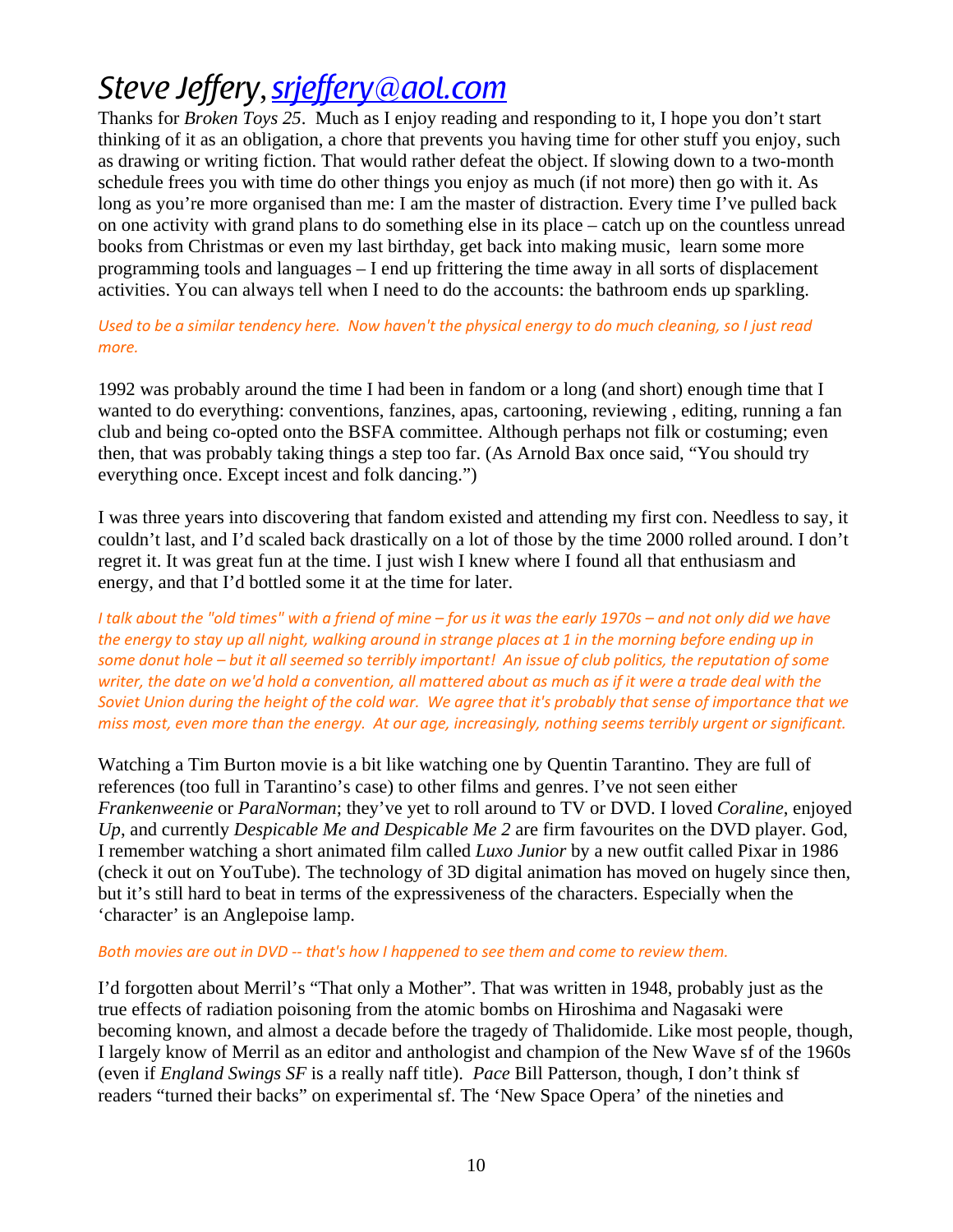noughties was a reclamation and rediscovery of a neglected and somewhat derided sub-genre following from Vernor Vinge's *A Fire Upon the Deep*, but in the hands of Iain M. Banks, Al Reynolds, Charles Stross, Ken McLeod, Linda Nagata and others, it incorporated a lot of the techniques that had been discovered and adopted from "literary" sf and bears very little resemblance to its progenitors of the 1930 and '40s.

I think I agree with you. Modern SF is a lot more sophisticated as fiction than the average tale in 1975, but *doesn't demand the reader perform mental gymnastics either. Advocates of experimental literature sometimes forget that most experiments are failures ‐‐ that's why everything we read isn't like* Finnigans Wake. As a means of telling a story, James Joyce's masterpiece was not ideal. But most stories are rather *like* Catcher in the Rye*.*

### *Timothy Marion, timothy.marion@rocketmail.com*

I originally saw the 30-minute short, *Frankenweenie*, at a very vulnerable time in my life. I had been keeping and caring for Hope's cats ever since she went to Canada, including Rikki, with whom I felt I had a special bond. I thought those cats were going to last forever, and I surely treated them like that too. The two cats, littermates, died just before I saw this short movie (in the early 90s). I surely must have cried my way all thru those 30 minutes, no exaggeration.

We have a lot of interests in common, but certainly very different perceptions about same. In the middle of your write-up about the new version of *Frankenweenie* (which I have never seen, and probably never will see for reasons I will reveal later), you criticize (I assume) the movie *The Creature From the Black Lagoon*: "…disastrous results that shout 'padding' in the same earsplitting shriek of the bikini babe at the Black Lagoon, just before [he] grabs her." What the female swimmer was wearing was actually a one-piece bathing suit, not a bikini, and at that tender point in movie making history (1954), there really wasn't all that much underwater photography available of beautiful women swimming. It may look like padding to you in today's context, but at that time, underwater photography was relatively innovative…especially underwater photography in 3-D, which is how the movie was originally presented.

### The "padding" I meant was in the bra section of her bikini, not the scene itself. But metaphors sometimes don't carry across well, despite the author's intentions. It's been a very long time since I saw anyh of The Creature Etc. *I don't recall the bathing suit with any clarity.*

You say you don't recognize many of the references in *Frankenweenie*, but then answer your own question when you say you didn't see the James Whale *Frankenstein*. Yes, and other readers might point this out also, the windmill was a reference to *Frankenstein*. Surely that movie is accessible enough for you to watch it before you ask questions in print about another movie which references it. (No biggie, but I'm saying *say*ing…)

Obviously, I recognized some. The one about the windmill was a lucky guess - not the first time I've hit it *right by accident. I recall one time when I was arguing with someone about* The Scooby Doo Movie *(which I* didn't want to see but ended up seeing anyway, eventually). The other guy said it had a surprise ending and I'd never quess who the bad quy was. I then astonished him by telling him it was Scrappy Doo ... but it was only a guess, based on it being about the last thing anyone would guess. But a lot of obvious references in *Frankenweenie looked like references to something, even though I had no idea what.*

But I have to confess that as soon as I see Tim Burton's name now I start to get turned-off, and this is due to the travesty/tragedy of his and Depp's disastrously myopic vision of *Dark Shadows*. Hey,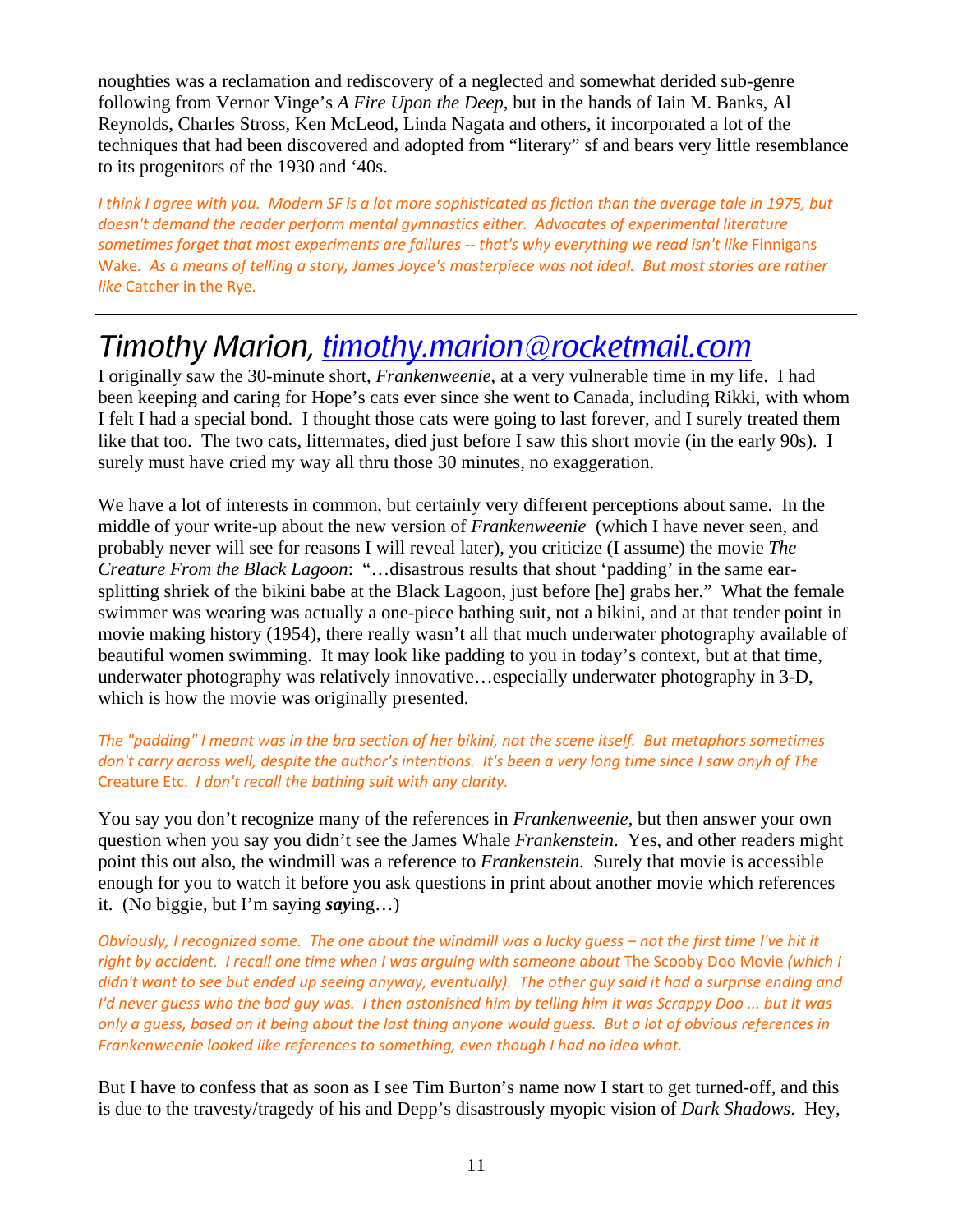since those old TV shows might come across as corny and melodramatic to a young person today, why not turn a loving tribute into an outright comedy? What a laff-riot... in someone's imagination. The most disappointing thing was Burton and Depp saying in interviews how much they loved the old show. For all its low-budget kitsch, any one episode of the old series had more meaning, taste and insight than that entire tacky movie. After seeing how irreverent they were to the beloved source material, and after seeing what a bad movie it was, I don't ever intend to waste my time or money in Tim Burton's direction again. And that's definitely saying something, considering how much I enjoyed (and even continue to enjoy) *The Nightmare Before Christmas* The loss of so many cats thru one's life could be compared, in literature and movies, to the remorse immortal vampires feel when their human, or even vampire, companions die. Thinking specifically of the loss felt by the main character in the *Interview With the Vampire* movie.

Was very disappointed with Lloyd Penney in your lettercol, whom I normally regard as a positive voice of restraint, without necessarily relegating him to be a Pollyanna. I can't believe he wrote about the controversial Judy Merril, "I frankly am glad she's gone." Brrrr! I didn't even say that about Phat Skank when she died, and she spread pornographic slander about me through both Minneapolis and New York fandoms! Since that was all the way back in the mid-'70s, and she hadn't shown any acrimony toward me since then, all I said, in a DNQ letter to someone, was to express incredulity that she had died. Not that I think everyone should be like me, but I really don't think it looks very good on Lloyd to gloat over someone's death. If we are happy about anyone's death, it should be for the sake that they no longer have to endure this Vale of Tears.

### Lloyd likes to stand for the Voice of Reason, while other people fulminate about "trufans" and "fakefans," but when you touch him  $-say$ , over losing the Aurora last year  $-$  he turns out to have a few "Dark Shadows" of his own. It seems Judy must have offended him at one time. His letter was the first I knew about it.

On the other hand, it was a relief for Lloyd to express himself honestly about his and Yvonne's prospects of having Christmas with her family, "…always a fight, always lectures from older sister, guilt for all, and dissatisfaction over presents." I hate to say it, but it's actually a relief reading something like this, since ordinarily I feel like I am the only one I know who comes from a dysfunctional family. It's no wonder that I moved so far from home (from Newport News, Virginia, to New York City) and why I, mostly, just wanted to stay in my new home, by myself, year after year. Surely children from abused or dysfunctional households end up feeling happiest when they're by themselves. I wish parents who pride themselves for being "strict" would realize how much they drive their children away from them.

That's why I have to agree in spirit with Milt Stevens when he expresses so much dissatisfaction with the commercialization of Christmas and the burden of buying presents for everyone that he would rather pass out checks or gift certificates. This would surely be the best solution for those relatives with whom one does not interact but who still deserve some sort of friendly gesture. There is also something to be said, of course, for picking out just the Right Present for someone whom you know well, or at least, interact with frequently. That, I think, starts to encapsulate the meaning of Christmas for me – thoughtful, not wasteful, gift-giving.

Nothing says "Merry Christmas" like a fancy, three-speed, torquing vibrator, and an extra-large tube of K-Y jelly. Yeah, sometimes a gift certificate \*is\* more thoughtful. I agree that Eric Mayer's previous letter was bitter, but I should not have been one to criticize considering my own letter in that issue was more bitter by far…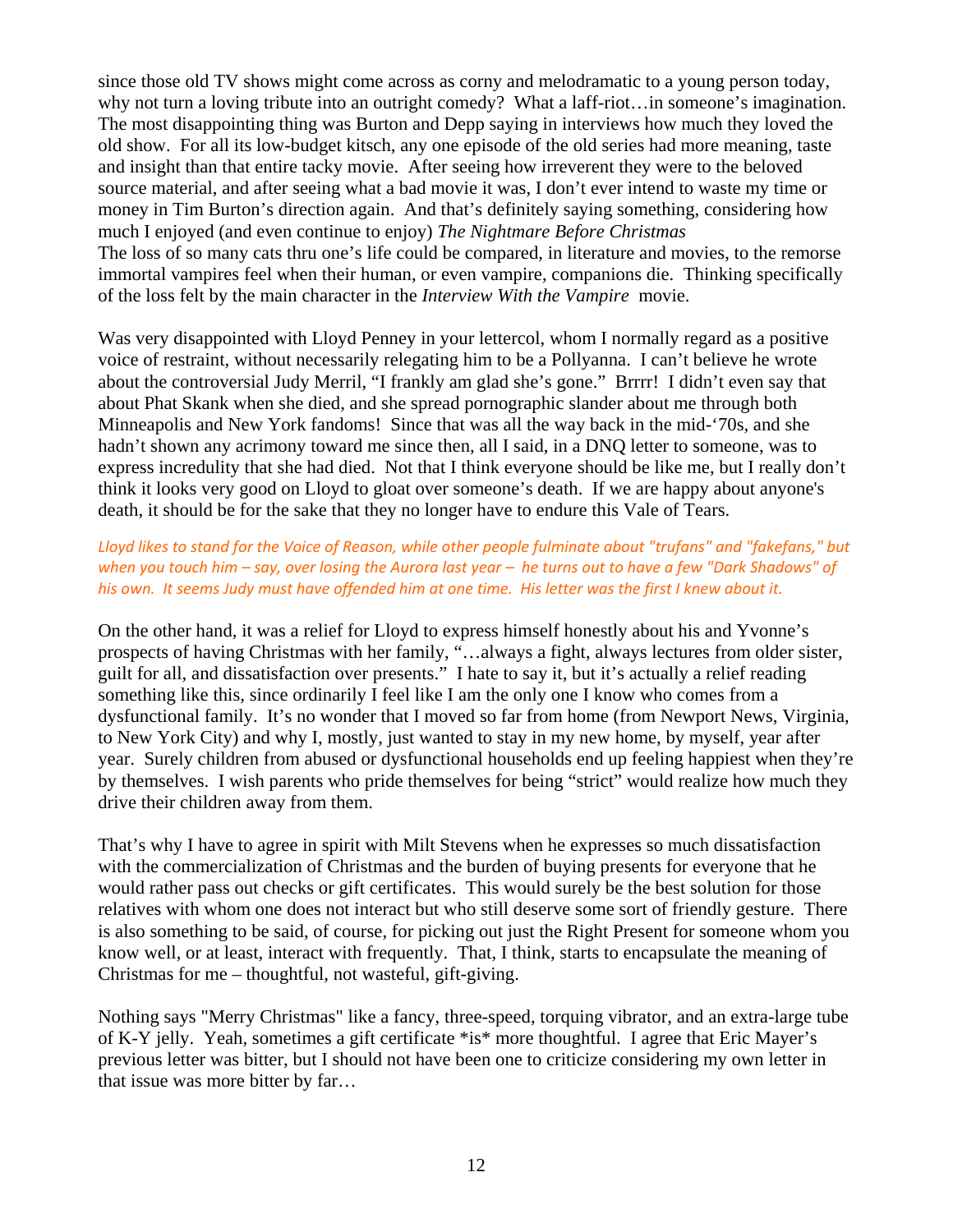Keith Soltys notes "your frustration about finding a typo in the last issue just after sending it out. It's a simple fact of life that no matter how well you proof a document of more than a few pages, there will always be typos." Yes, I think of it as one of the principal corollaries of Murphy's Law of Fanzine Publishing. My grievance with the typos in *Broken Toys* is that I frequently get the impression that you retype my letters in toto, which feels silly since you can simply copy the text in unformatted. The result is that my letters, or at the very least, my first letter, was riddled with typos. Or is it your proofreader who is directing you to make these typos? If so, this could be called Murphy's Law of Seek-Wentzial Proofreading.

As you surmise, I cut and paste, rather than re-type. Walt has proofread every letter column since early days, so I don't know why there would be more typos in your letters than before. One possible answer is that we standardize punctuation ... but I think you'd have said it was changes in punctuation in that case. The other possibly answer is that you make more typos than you remember, and Walt doesn't catch all of them. I know *for a fact that he doesn't. But we do the best we can.*

Okay, all right – I admit this issue has far fewer typos. So far I have only seen one word left out and one extra comma. And Randy Byer might feel prickly about your typing his name as "Randy BrYer," I think. (That is, if I'm not confused and have his name wrong myself.) Also a backward set of quotation marks in your faan fiction.

Your faan fiction was immensely entertaining…up until the obvious end. The amusement value of this story slipped up on me without my noticing – at first I was tittering, then I found myself laughing hard enough to cry for a moment. But the end, where everything that was implied before was stated outright, was just a disappointment – an unfunny anticlimax. I'm sorry, but I have to admit that's my reaction to much of your more formal writing  $-I$  think you're an excellent wordsmith, but sometimes your main point, or finish, seems either murky, nonexistent or anticlimactic. Well, that's my feeling, anyway. Remember I did like your Carnacki story. My "Lovecraft story" (inspired by the supernatural detective movie *To Cast a Deadly Spell*) continues apace, with my adding a few more lines every day.

One of my coresondents, who asked to see the Carnacki story, had much the same reaction - he knew what was coming. Unfortunately, he didn't seem to enjoy the ride all that much either, and pretty much advised *me to scrap it after* Weird Tales *inevitably rejects the MS.*

### *Milt Stevens, miltstevens@earthlink.net*

In *Broken Toys #25*, you talk about some of your problems with conventions. While my situation is quite a bit different, I've also been noticing some problems. At a couple of conventions, I've been on the program for quite a few years. I may not be a draw, but I know quite a bit about science fiction and can fill in on a lot of different panels. Suddenly, I'm not invited anymore. I compare notes with some other guys, and they are no longer being invited either. What do we have in common? Well, we seem to be male, white, and old. This seems to be a policy decision.

### I'll print this, but I suspect you are going to be badly raked over the coals for suggesting that knocking old, *white males over the head isn't the only right thing to do, to save fandom or society.*

They may think that getting rid of old people will attract young people. I don't think that necessarily follows. They may think we will pay for memberships if we don't get them for free. That doesn't necessarily follow either. I have no intention of buying a membership to these conventions, and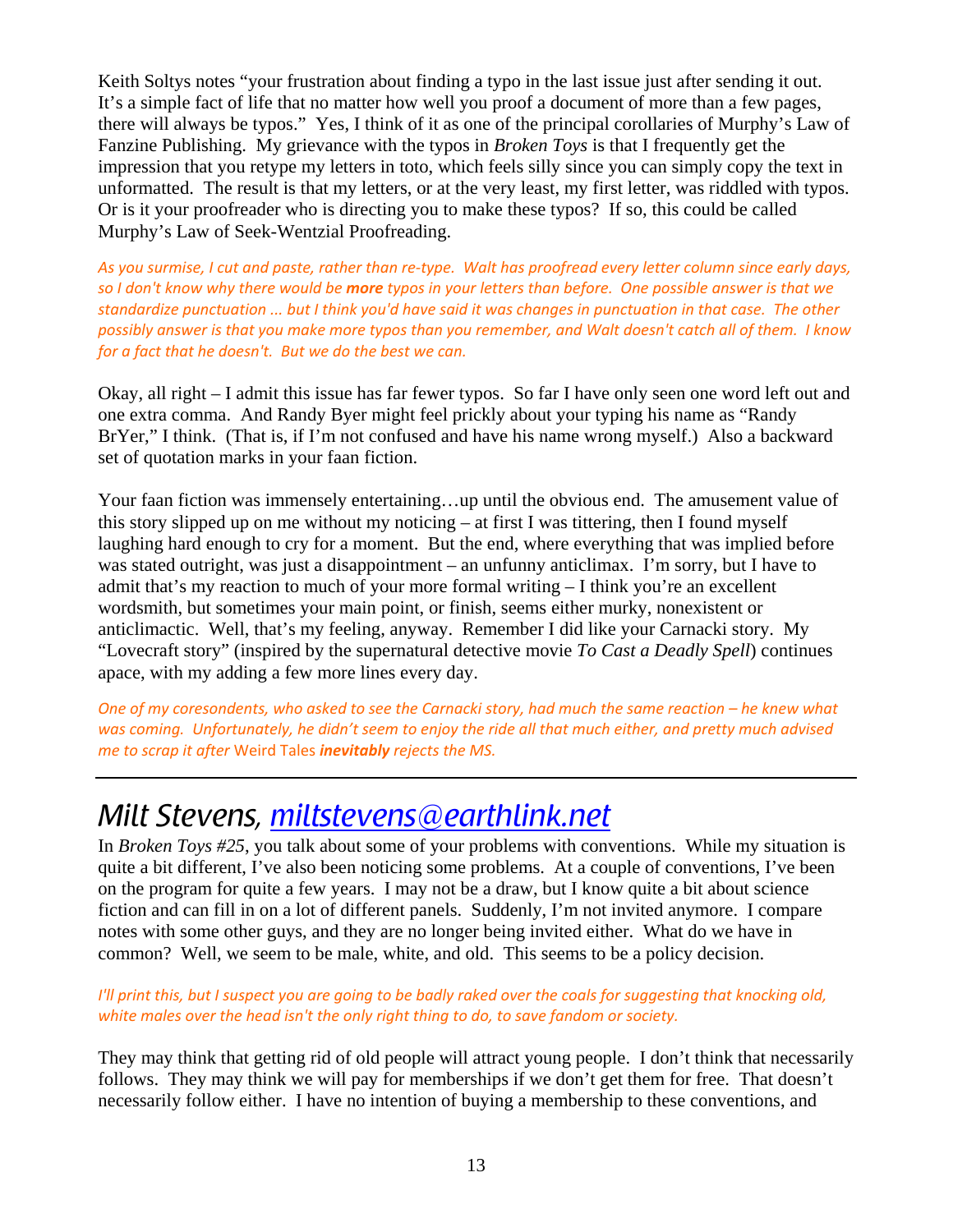money isn't really the reason. If I were offered a free membership, I still wouldn't be interested in attending. Being on the program was what I did at these conventions. Without that, I have nothing to do and too much time to do it in. I guess I really don't think these particular conventions are very interesting. That does seem to be the case.

I never really thought about that, but I think you're right. Being on program is one of the things that keeps one busy at a convention. At the last local cons I attended, I believe I was under-employed, having but a single panel to sit on. It didn't bother me, since I don't like watching panels to begin with, and have a hard time understanding why anyone would want to watch me at the front of the room. But it did leave me with little to do at a small con with next to no dealers' room and an art show smaller than the amount of unfinished work on my desk at the moment. This year I only got an e-mail reminder that there was only a month until the con, and did I have any suggestions for programming? I went to the website, found it had changed since the year before, and gave up. Not that I had any ideas that I hadn't had the year before. In the end, I just didn't go – the main issue being my difficulty walking. But some other older, local fans I've talked to also complained that they feel sidelined these days. Maybe it's a fandom-wide conspiracy? ;)

Hot Rod-302 notes "The US is the only country that watches other people drive oversized trucks for entertainment." He talks as if that's a bad thing. Would he prefer a country where they play polo with human heads? Personally, I don't even understand soccer rioting as an entertainment.

Actually, I said that as a throw-away interlino in the previous issue, and HotRod commented on it. It just struck me as odd. But better than soccer, you're right. I've never heard of a Monster Truck Rally riot, or it *tying up the evening news on TV for a week.*

However, my nomination for the dumbest sort of athletic activity in the world is running the bulls. Intentionally putting yourself in a very narrow street where a bunch of very irritated bulls will appear and try to dismember you doesn't sound like much fun from my point of view. Staying home and watching the whole thing on television is a much better idea.

There's also that town with the big tomato fight... but I'd rather get hit with a squishy tomato than a ton of *enraged bull on the run.*

I liked your story. My initial thought was to drop the framing device and sell it as a straight horror story. Of course, it depends on what you want to accomplish. The framing story lightens the effect and allows the reader to accept the whole thing as a tall tale. I don't know how straight horror markets would react to that.

I have no idea what the horror market is like these days, except I doubt there's much room in it for tongue-in*cheek, which* The Fly on the Wall *would be even without the framing device.*

### Lloyd Penney, penneys@bell.net

I hope I'm not too late with getting some response off to you for *Broken Toys 25*. Congrats on 25 issues, and let's see what you've got this time.

Over the past month or so, I've let zines pile up…I know I should respond, but I am still job-hunting, and with little or nothing to show for it, and that way lies depression. I am fighting it, and Yvonne helps so much, but I find that when I can put the job hunt aside, I will write a loc or two, and feel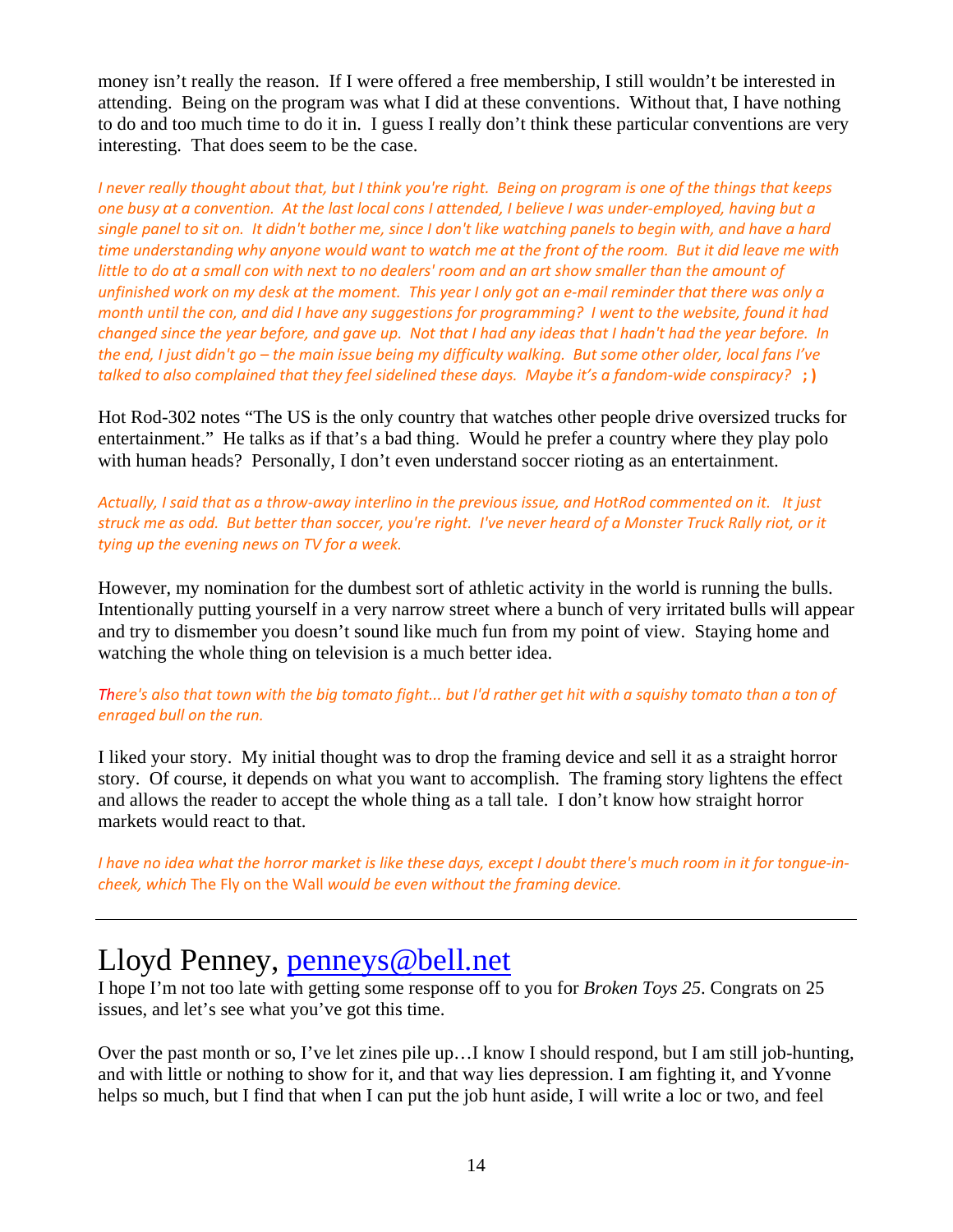better. I need to get back to something that makes me feel like I am accomplishing something, and I suspect you're the same, …you've enjoyed producing the zine and writing the articles, but you want to get back to your art.

I always liked the Sherman and Mr. Peabody cartoons, so I had some hopes for this new movie. Will I go? From what I've seen, not a hope. Too modern, too hip. I think I shall save my money for something like *The Grand Hotel Belgrade*, I think it's called.

I haven't seen much of the new Sherman and Peabody movie, just a review on the CBC. It looks okay, but *given Hollywood's penchant for revisionism, it's hard to know what to expect. Thankfully, it is quite* impossible for it to be worse than the gruesome Rocky and Bullwinkle movie that was made a few years ago!

With my parents, pets were not for me. We were lucky to have gerbils, but they don't live very long. Over the years, I have enjoyed other people's pets, and they have made their mark on my life. What I wouldn't give to see ChatChat and MomCat again. Both of them made life much happier for me at important times. Cats and other pets have so much to teach us when it comes to love and responsibility, and at the end, grief.

The locol…given Rowling's penchant for strange names, maybe Myasthenia Gravis should be the next Professor of Defense Against the Dark Arts at Hogwarts. We've got to give Ms. Gravis something to do…

### *Like kill him off? I could live with that.*

It's quickly becoming a late Saturday night, and I am listening to Randy Bachman's music show on CBC Radio 1. I am banging away on the keyboard, and now find myself dealing with more typos and more yawning. I just want to go and lie down, the last thing I'd want on a Saturday night. Serves me right for not enough exercise, and probably too much coffee. Thank you for this issue, and I hope issue 26 is still in the preparation stages. See you then.

WAHF, the verbose Mark Manning, tandmark@outlook.com, who said "thanks."

# *Perchance to Dream*

Why is it that I have trouble sleeping at night? I used to sleep like a log. My only complaint in the years before I was 60 was that I sometimes fell asleep before I could rescue Spock and Kirk from Darth Vader, or that I wouldn't have time to explain to Sherlock Holmes how The Joker got away.

There were occasions when sleep *wouldn't* come that easily. The first night of any camping trip typically left me wide away in a hot, sweaty sleeping bag, lying on uncomfortably stony ground for seven or eight hours, now and them peeling the bag off me to slip out of the tent for a piss while Victoria snored in the other bag. Mind you, I experienced some epiphanies in such moments. I was literally gobsmacked when I stepped out of the tent and stared right at the face of the Devil's Tower, silvered by the full moon as the Pleiades rose over its summit. The scale and majesty of the sight was breathtaking. *Close Encounters* isn't a patch on it. On a different trip, I stepped out of the tent into the desert, the Badlands of South Dakota all around me, and the silver arch of the Milky Way overhead. But most of the time, crawling out of a sleeping bag like a moth emerging from its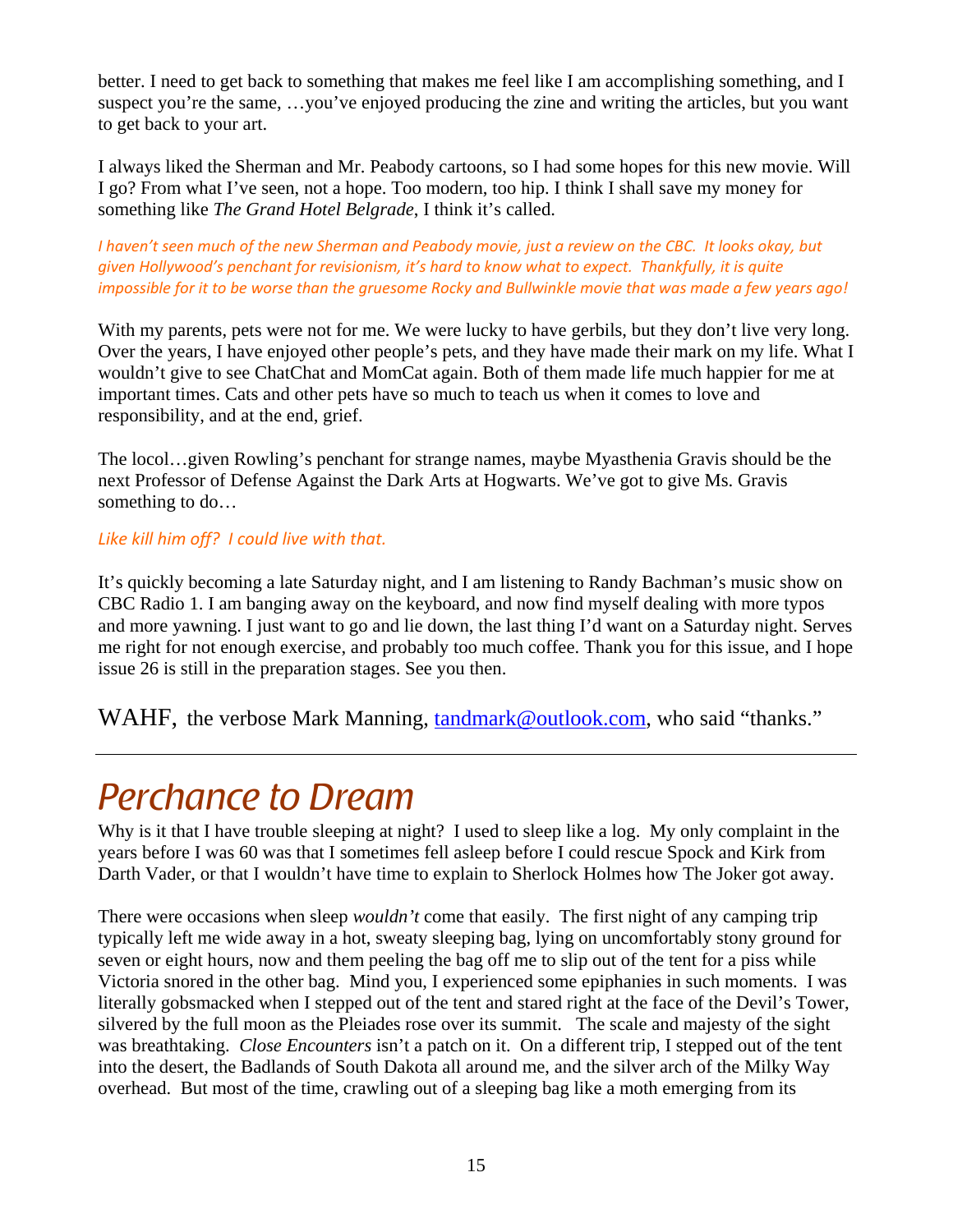chrysalis with a full bladder is merely irksome. Outside is only darkness, and the ground is dirty and stony under your bare feet, then next morning you have to brush bits of leaf and bark out of your sleeping gear.

As I got older, sleep became gradually more of an unpredictable prize. I slept long, irregular hours that left me wide awake for the next day and a half. As long as sleep was inevitable, though, I didn't mind very much.

I began to become alarmed about my sleep a couple of years ago, when I caught a flu or cold and couldn't sleep a wink for three or four days. It wasn't because my head was stuffed up or my nose ran incessantly – though it was and it did. I simply *could not sleep.* As soon as I came anywhere near sleep, my breathing would grow heavy, my heart start pumping as though to put out a fire somewhere and my body would demand I get up. Twenty minutes later, I'd start to nod off in the middle of a book, and lie down again for another try at sleeping. The same thing would happen. My thoughts would grow disorganized as I drifted off to sleep … then bam, bam, bam, my heart would slug as if at baseballs, and I'd be breathing as though I'd just finished 25 push-ups. My body just wouldn't let me sleep.

It went for four days like that, with one or two periods in which I caught perhaps three or four hours of slumber. I looked into everything as a possible cause – including the stimulants in an inhaler I briefly used to overcome wheezing. Nothing seemed plausible. But I got over the cold eventually, and began to sleep normally again. It was just an unusual symptom of that strain of virus, I reasoned. Hopefully, I'd never get that strain again.

Vain hope; I caught it again that very winter. In fact, I've had it two or three times more since then, if it even *is* the strain of cold or flu that's responsible. All I know is that the new paradigm for me is that if I come down with the sniffles, I can expect to give up sleep for the next three or four days. Strangely, I can drop off into a deep, profound sleep in mere seconds while trying to work at the computer keyboard. No matter how hard I try to resist nodding off, I'm apt to find myself unexpectedly impacting the display monitor with my nose before I even realize I'm at risk.

Now I have lost all confidence in my ability to sleep. Most nights I lay my head down on the pillow and fuss about my position. I have to favour my sore leg, and keep the ball of the other foot off the mattress because it gets painful after a few minutes if I don't, and I seem to focus on my chest going up and down, up and down with every breath. I can no longer abide any weight at all on my chest, and since I sleep on my side, that leaves me with the awkward problem of what to do with my upper arm. If it isn't forward of my center of gravity, it drags me over onto my back. But my sore leg won't let me lie in *that* position. Sleeping has become a nightmare.

Nor do I have a Devil's Tower to enthrall me in my sleepless torments. Instead, I sit on the side of the bed, rocking gently back and forth in an effort to relax and perhaps feel ready for another crack at the pillow. More often than not, that's when I fall asleep. Usually I catch myself falling over, but more than once I've ended up on the floor, grateful I haven't cracked my skull. But lay my head on the pillow, and it's wake-up time again! I wish I knew what the fuck was going on.

Lately, I have been adjusting. When I begin to nod off at the computer, I just lean back and sleep. I can snore away a good hour or more, and wake up fresh as newly opened Champagne. In bed, I've found I can sleep if I'm propped up into some degree of a sitting position, or, oddly, leaning on one elbow, with a small pillow between my shoulder and jaw. After a little more practice, I think I may again be welcome to the restorative bosom of sleep on a regular basis. But not before I have warned Steve Zodiac not to trust the scheming robot, Bender, of course!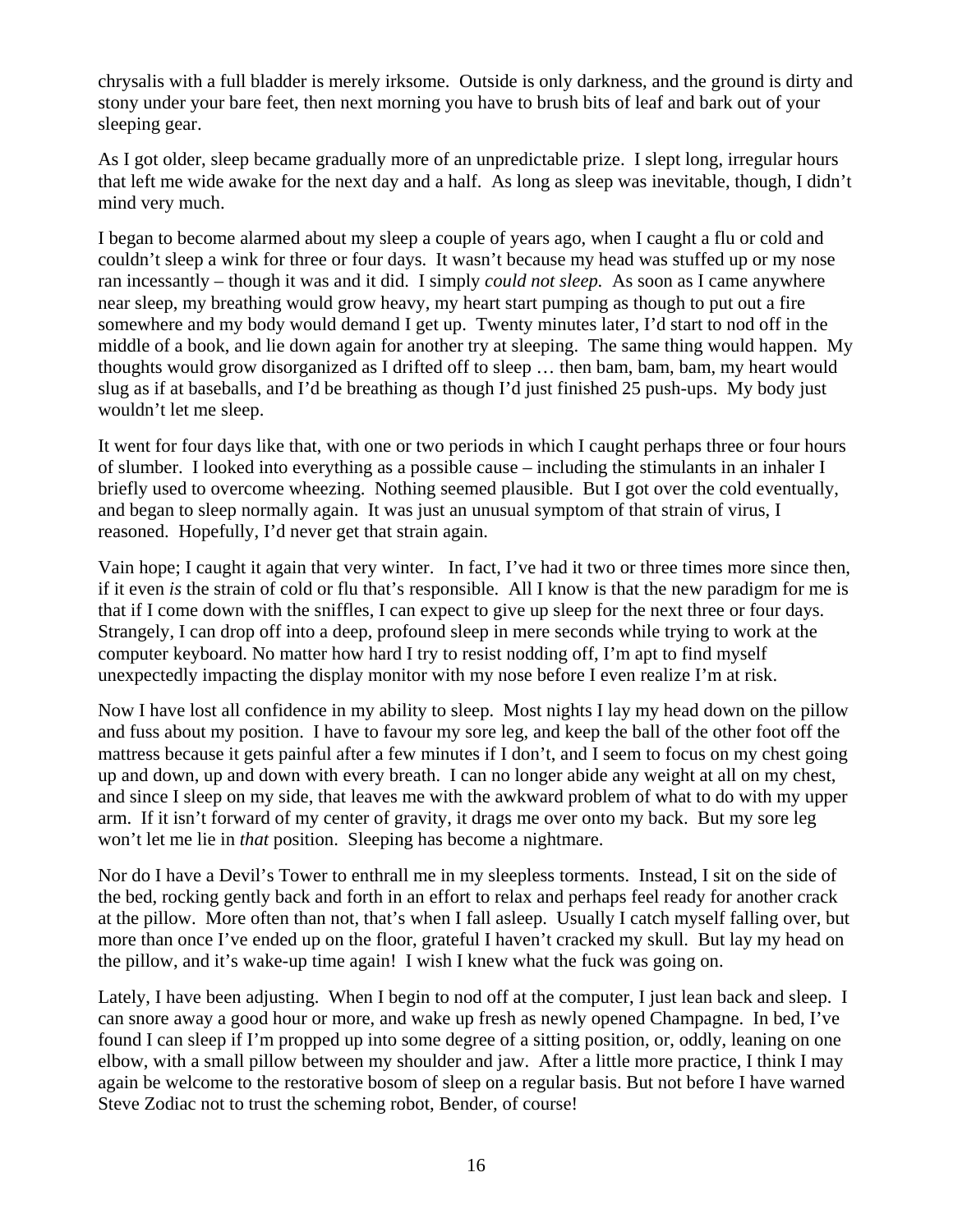

My friend Bob lives just north of Toronto, in a suburban co-op. It's a nice place, but the neighborhood is desperately dull. Whenever I've visited, we usually sat around the house, talking. I remember going out to *do* something only twice. One time, we went for a walk along a wellmanicured stretch of a small stream that I wasn't sure was entirely natural. It was pleasant enough, but – without interesting bedrock, gravel bars or even unplanned ripples that I can remember – it wasn't exactly exciting. The other time, Bob and I walked along a busy four-lane boulevard for about a mile until we came to Value Village, the local discount emporium. We looked at the used books for a while, and then walked *back* to Bob's place the same way we came. After having seen the Value Village, Bob assured me that we had fully explored the neighborhood amenities.

But his neighborhood is not entirely without eccentricity. A couple of years ago, I wrote about an incident with the police that took place in the street, right outside Bob's kitchen window. While detaining a suspicious van for dope, the police looked everywhere but the one, most obvious place. After the suspects drove away, the cops did a double-take when they noticed a plastic zip-loc bag on the tarmac, exactly where the departed van had been parked.

I phone Bob at least once a week, just for the sake of conversation. During a recent call, Bob told me that he had done a record amount of snow shoveling this winter. No wonder – it's been one of the snowier winters in Toronto in recent memory, and officially the coldest in a very long time.

One of the eccentricities of Bob's neighborhood is that he has immigrant Russian neighbors to either side of him. The language barrier is not insurmountable, but, sometimes, casual exchanges lead in unexpected directions. According to Bob, he was shoveling snow during one of the recent heavy, recurrent snowfalls, when the neighbor's wife waded over from next door.

"I blow you," she said in heavily accented English.

"I'm sorry, what was that?"

"I blow you?"

Once again, Bob expressed his puzzlement, and the neighbor's wife repeated, "Blow you! Blow you!"

Bob said he was on the verge of answering something like, "I'm terribly flattered, but, really, no thanks… " Thankfully, he kept dumb long enough for the lady to turn in her tracks, go into the neighboring garage and emerge with a power snow blower.

"I blow, hokay?"

Ho-kaaaay. Enlightenment dawned, and Bob relaxed.

Well, what would *you* have thought she meant?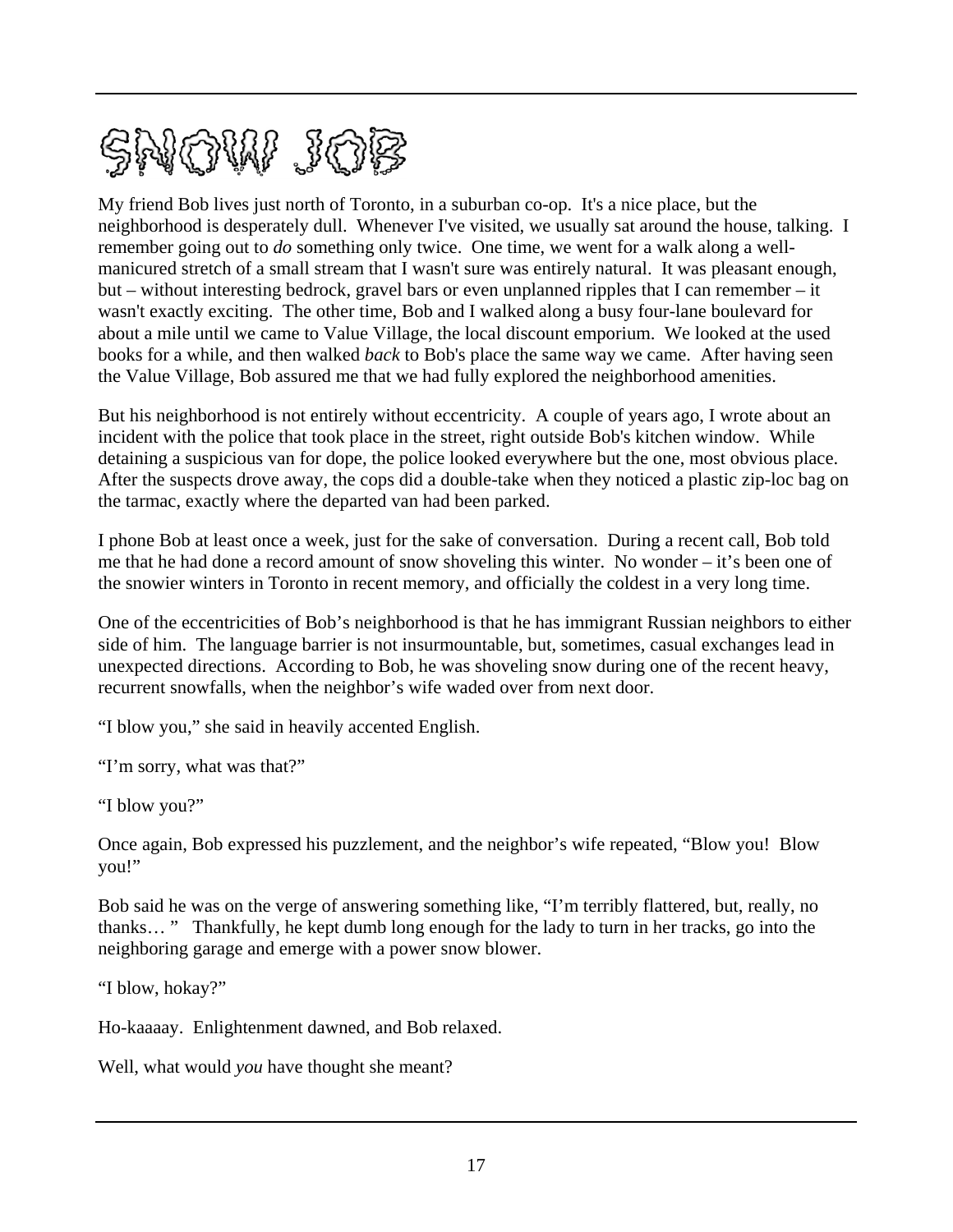

# **THREE CGINS FROM THE FOUNTAIN**

Most of my Saturdays are pretty slow, even boring ... and when along comes a weekend in which I have something to do, often it's *too much* to do! This Saturday was one of those weekends.

For some time I had been waiting for a friend of mine to get over his uncanny streak of bad luck. His house had been hit by a tree and left without power during the recent ice-storm. He needed surgery in a rather tender area. Finally, his car was broadsided, and then written off by the insurance company. But time changes everyone's luck sooner or later, even my friend Steven's. I was waiting for a lift, you see. My ability to walk has been deteriorating, driven by the double-whammy of muscle weakness and neurological pain. I decided I could not get by any longer without a "rollator."

I had had one of these foot-propelled hospital gurney-and-lawnchair arrangements before. It was someone's cast-off, and it had been cast-off for good reason. No brakes! The wheels were worn, and wobbled. The grips slipped off the handlebars. It was huge and barely fit through store doors, and it weighed a ton. It *did* fold up … but would not stay folded unless tied. I gave up on it early, leaving it at the Sally Ann for someone needier than me.

But, eventually, I became needier myself, and asked Steven to take me to the medical supply store to look into buying a brand-new one. Naturally, that's when Steven's astonishing streak of rotten luck began. The next few weeks were torture for me, as well, as every expedition out of the house was both painful and impeded by the record snowfall.

As I said, though, bad luck usually comes to an end, sooner or later, so this Saturday Steven said he was free to take me to the medical store, in his new car.

And I lived happily every after, correct? Not exactly. Just as I said at the beginning of this account, whenever I have something to do, or somewhere to go, there are usually other things to do or places to go, or both. In this case, the Saturday in question turned out to be the same Saturday that the coin show was in Toronto.

Normally, I attend the show with another friend, Simon, who also collects coins. The problem was, how was I supposed to take advantage of Steven's ride, and also meet Simon at the coin show? I was unable to even reach Simon by phone in time to discuss the matter.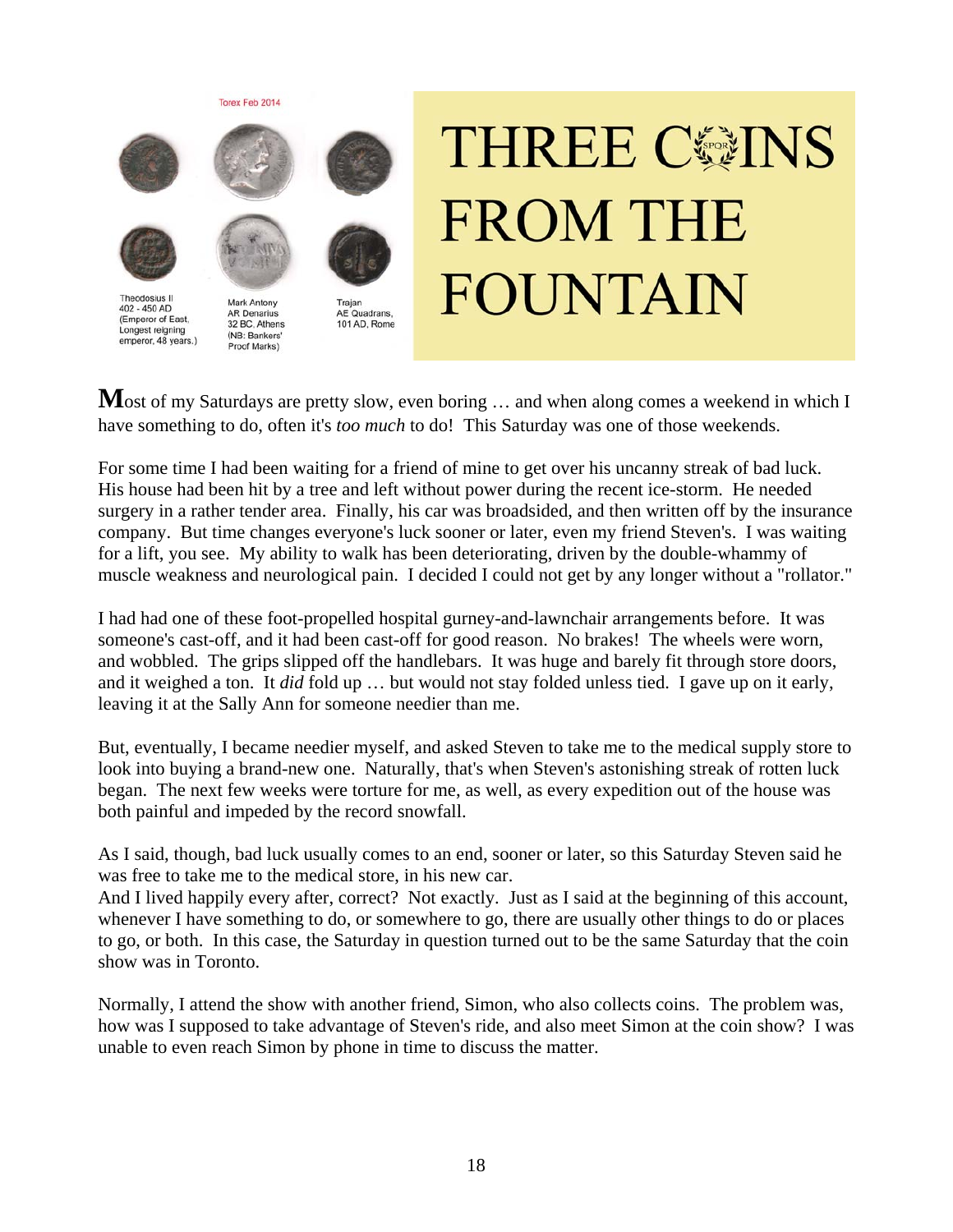Well, priorities are priorities. Steven drove me to the medical supply place a little before lunch. We were finished far more quickly than I expected. The sales person showed me a snappy little number in metal-flake red, with locking brakes, a storage compartment under the seat, sturdy wheels and comfy back rest. It folded, and stayed folded. It was lightweight, and marginally smaller than the antique I had discarded. All for \$175, including taxes. I paid cash.

It was still early enough to attend the coin show. Steven said it was just as easy for him to deliver me to the downtown hotel where it was being held as it was to take me home again. I decided on the spot, "Why not?" Maybe I would run into my other friend, Simon there, after all. It would also give me an opportunity to test-drive the new rig.

I have little to say about the show. It was a medium-sized room in a new hotel, crammed with tables and dealers trying to sell their Denarii, Shekels, Pfennings, Prutahs, Groats, Reales, Rupees, Loonies and hundreds of other denominations of coins to spendthrift fools like me. I located my favourite dealer, Robert, and began combing through his trays. In recent years, prices have been growing inexorably, and as my collection also grew, the sort of material I'm looking to add to it also grew in price. A rather common sort of Roman silver coin that was worth \$75 ten years ago is worth almost twice that today. If it is at all scarce, and not too similar to one I already own, it might be \$200, \$300, \$400 ... or far, *far* more. I drooled over a silver Cistophorus from the reign of Claudius, but who has \$1,200 for a bit of whitish metal about the size of a quarter, bearing the likeness of a turkeynecked geek who stuttered, liked to gamble and drank too much?

But there, between two Denarii of Septimius Severus that I wasn't interested in, was a tiny speck of bronze by the emperor Theodosius II! It was small, but marked at only twenty-five bucks! I didn't have a single coin by this nonentity who reigned in the Eastern half of the Roman empire between 402 and 450 AD. He was made co-emperor by his father, another nonentity, at the age of 9 months. He eventually died when he fell off his horse at the age of 48, having done literally nothing in between. Yet that accomplishment alone made him the longest-reigning emperor in nearly 1,500 years of Roman history! I paid for it on the spot, getting a 1950s-vintage fiver in change!

I was also tempted by another small bronze coin, called a Quadrans, struck under Trajan. Four of them made up an As (pronounced "Awz"), four of those made up a large bronze Sestertius, and four of *those* were worth a silver Denarius. So a Quadrans is a very small change in both respects. Even so, it was a bit pricey. It was in very fine condition, though, and on the reverse side was the club of Hercules. I had a number of Quadrans struck by this or that emperor, but none with a club. I put it aside for consideration. Then I hit paydirt. A worn but respectable silver Denarius from the year 31 BC, struck by Mark Antony! I had nothing like it. I wanted it. The trouble was, the price matched its scarcity. Think three figures, and the first digit wasn't "1." It wasn't even "2." I had to think about this...

In the meantime, although I'd been keeping an eye out for Simon, I saw him nowhere. I asked Robert to set the Antony and the Trajan Quadrans aside for me. I hoped I might strike a trade with Simon against the intermittent photo-restoration work I do for him. Usually, Simon attended a collecting group's meeting downstairs, so I barged into their room looking for him. I had never attended one before, expecting them to consist mainly of a lot of stuffy old men with money to burn and fusty British upper class accents. Actually, there were only two people there, and both friendly. Neither had accents of any kind,unless it was Canadian.